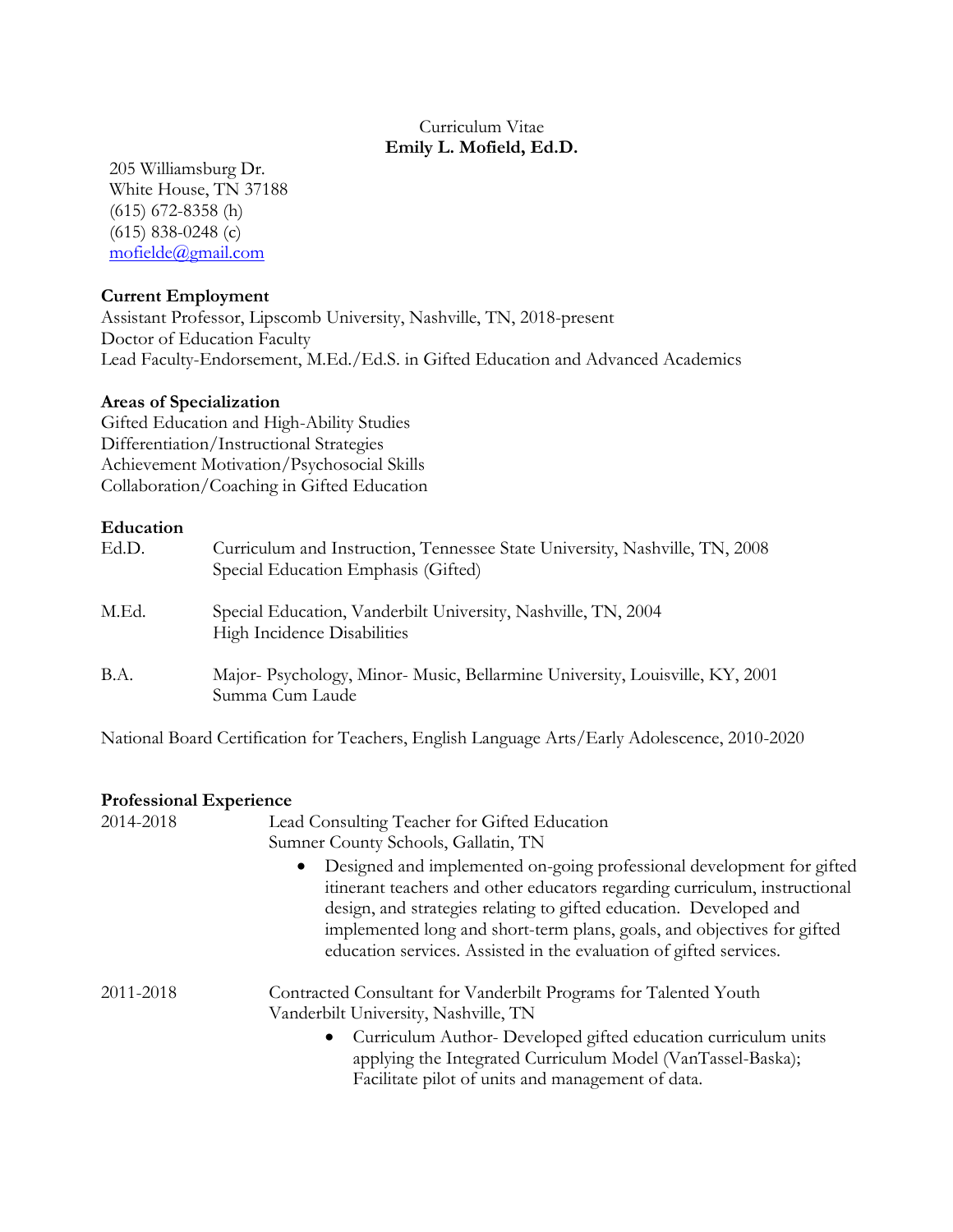|           | Instructor for SAVY (Saturday Academy at Vanderbilt for the Young)<br>classes - Taught Enrichment Classes for high-ability upper elementary<br>and middle school grades (2011-2014).                                                                                |
|-----------|---------------------------------------------------------------------------------------------------------------------------------------------------------------------------------------------------------------------------------------------------------------------|
|           | Patterson Grant Facilitator (2013-2014) - Taught enrichment classes to<br>$\bullet$<br>high-ability learners at IT Creswell Magnet Middle School (twice per<br>week). Consulted with teachers about best practices in gifted<br>education.                          |
| 2004-2013 | Gifted Education Teacher/Special Education-White House Middle School<br>Sumner County, White House, TN                                                                                                                                                              |
| 2016-2018 | Adjunct Instructor<br>Lipscomb University, Nashville, TN<br>Introduction to Action Research (graduate course)                                                                                                                                                       |
| 2016-2018 | Adjunct Instructor<br>Union University, Hendersonville, TN<br>Middle Grades Education (graduate course)<br>Standards, Students, and Strategies (graduate course)                                                                                                    |
| 2010-2011 | Adjunct Instructor<br>Belmont University, Nashville, TN<br>Dept of Education and Nashville Fellows:<br><b>Instructional Strategies for Teaching</b><br>Introduction to Exceptional Education                                                                        |
| 2008-2009 | Adjunct Instructor<br>Tennessee State University, Nashville, TN<br>Curriculum Theory and Planning<br>Advanced Methods for Secondary Teaching<br>Research and Statistics<br>Managing Transitions for Exceptional Persons                                             |
| 2002-2004 | Research Assistant/Supervisor<br>Vanderbilt University, Nashville, TN<br>Worked with Nashville area schools as part of special education research<br>grants for Vanderbilt researchers Doug Fuchs (reading interventions) and<br>Kathleen Lane (PBIS interventions) |
| 2003      | Graduate Assistant<br>Peabody College of Vanderbilt University, Nashville, TN<br>Supervised and mentored undergraduate students in placements and<br>Peabody College Reading Clinic.                                                                                |
| 2001-2002 | Gifted Education Teacher-Ellis Middle School<br>Sumner County, Hendersonville, TN                                                                                                                                                                                   |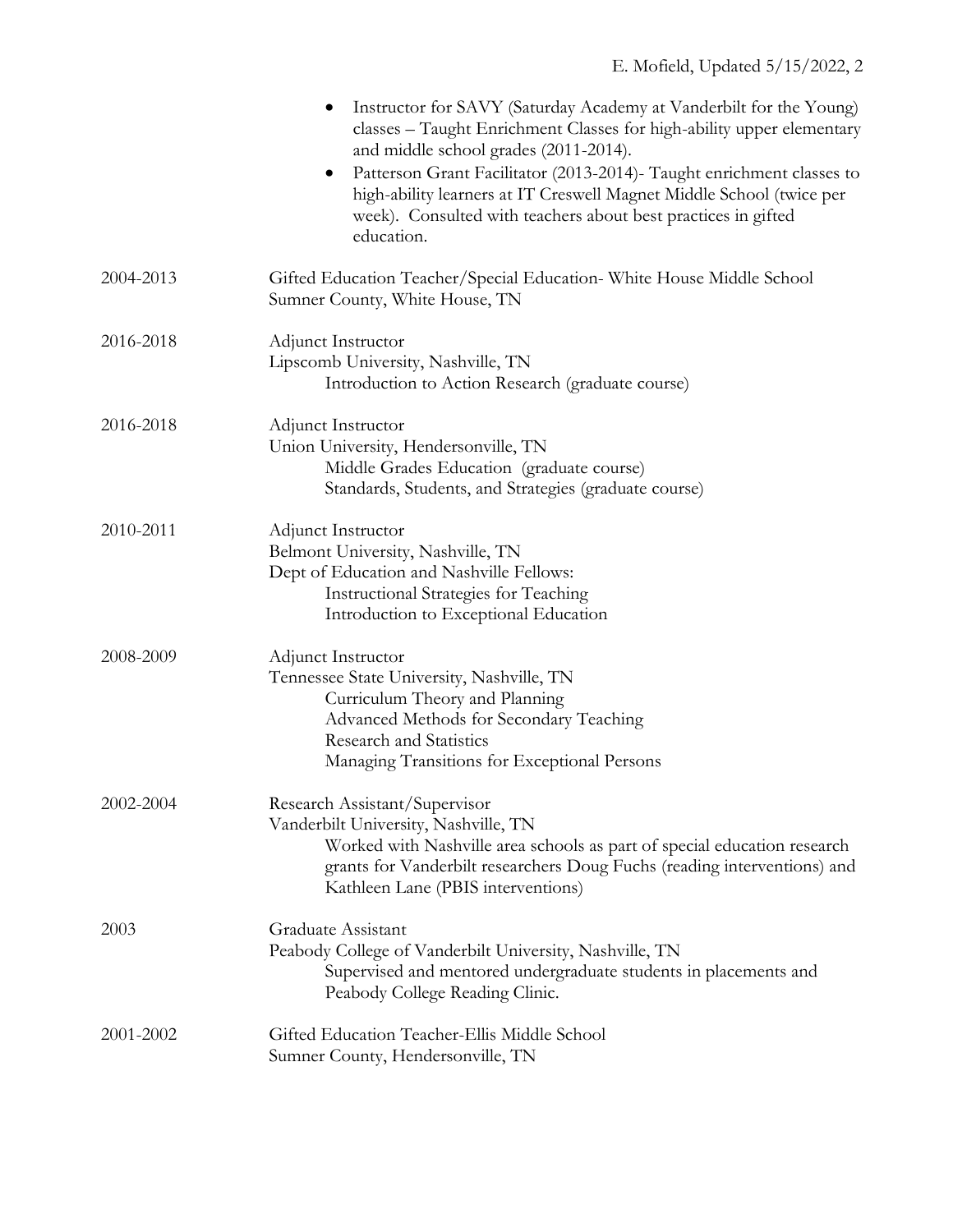# **Honors and Awards**

- **Book of the Year**, National Association for Gifted Children, *Collaboration, Co-teaching, and Coaching in Gifted Education* (Mofield & Phelps)*,* 2021
- Dean's Award, College of Education. Lipscomb University, 2021
- Legacy Book Award for Educator's Resource (from TAGT), *Teaching Tenacity and a Drive for Excellence: Lessons for Social-Emotional Learning,* 2019
- Supervisor of the Year, Tennessee Dept. of Education. Mid-Cumberland Finalist- Sumner County Schools, 2018
- Hollingworth Award (with Megan Parker Peters), National Association for Gifted Children, Award for Research in Gifted Education, 2018
- Curriculum Studies Award- National Association for Gifted Children
	- o *Ecology and Literature: An Integrated ELA and Science Unit for Gifted and Advanced Learners* (Stambaugh, Fecht, & Mofield), 2019
	- o *Space, Structure, and Story: An Integrated ELA and Science Unit for Gifted and Advanced Learners* (Stambaugh & Mofield), 2017
	- o *I, Me, You, We: Individuality vs. Conformity: Advanced ELA Unit* (Mofield & Stambaugh), 2016
	- o *Perspectives of Power: Advanced ELA Unit* (Mofield & Stambaugh), 2015
	- o *In the Mind's Eye: Truth vs. Perception: Advanced ELA Unit* (Mofield & Stambaugh), 2012
- Tennessee Association for the Gifted, Teacher of the Year, 2012
- Tennessee Association for the Gifted, Jo Patterson Service Award, 2019
- Tennessee Association for the Gifted, Curriculum Award (with Tamra Stambaugh), 2015, 2017
- White House Middle School Teacher of the Year, 2009-2010, 2012-2013
- White House Community Best Educator, 2011
- Tennessee's Future Problem Solving Coach of the Year, 2012
- National Board Certified Teacher- English Language Arts for Early Adolescence, 2010
- Distinguished Teacher of Excellence- Vanderbilt University Dept. of Special Education, 2004 (Given to one graduate student of Special Ed. Dept.)
- National Association of Junior Auxiliaries Academic/Service Scholarship, 2002
- Archbishop's Medal for Highest Honor Academic Excellence- Bellarmine University, 2001 (Given to top student in graduating class)
- Monsignor Horrigan Academic Scholarship, Bellarmine University, 1997-2001
- Fine Arts Music Scholarship (Piano and Voice), 1997-2001

# **Publications**

## **Books/Curriculum**

- Mofield, E. (in press- release July 2022). *Vertical differentiation for gifted, advanced, and high-potential students: 25 strategies to stretch student thinking*. Routledge Press.
- Stambaugh, T., & Mofield, E. (2022). *A teacher's guide to curriculum design for gifted and advanced learners: Advanced content models for differentiating curriculum.* Routledge Press.
- Mofield, E., & Phelps, V. (2020). *Collaboration, coteaching, and coaching in gifted education: Sharing strategies to support gifted learners*. Prufrock Press, Waco, TX. **NAGC Book of the Year – Practitioner Category (2021)**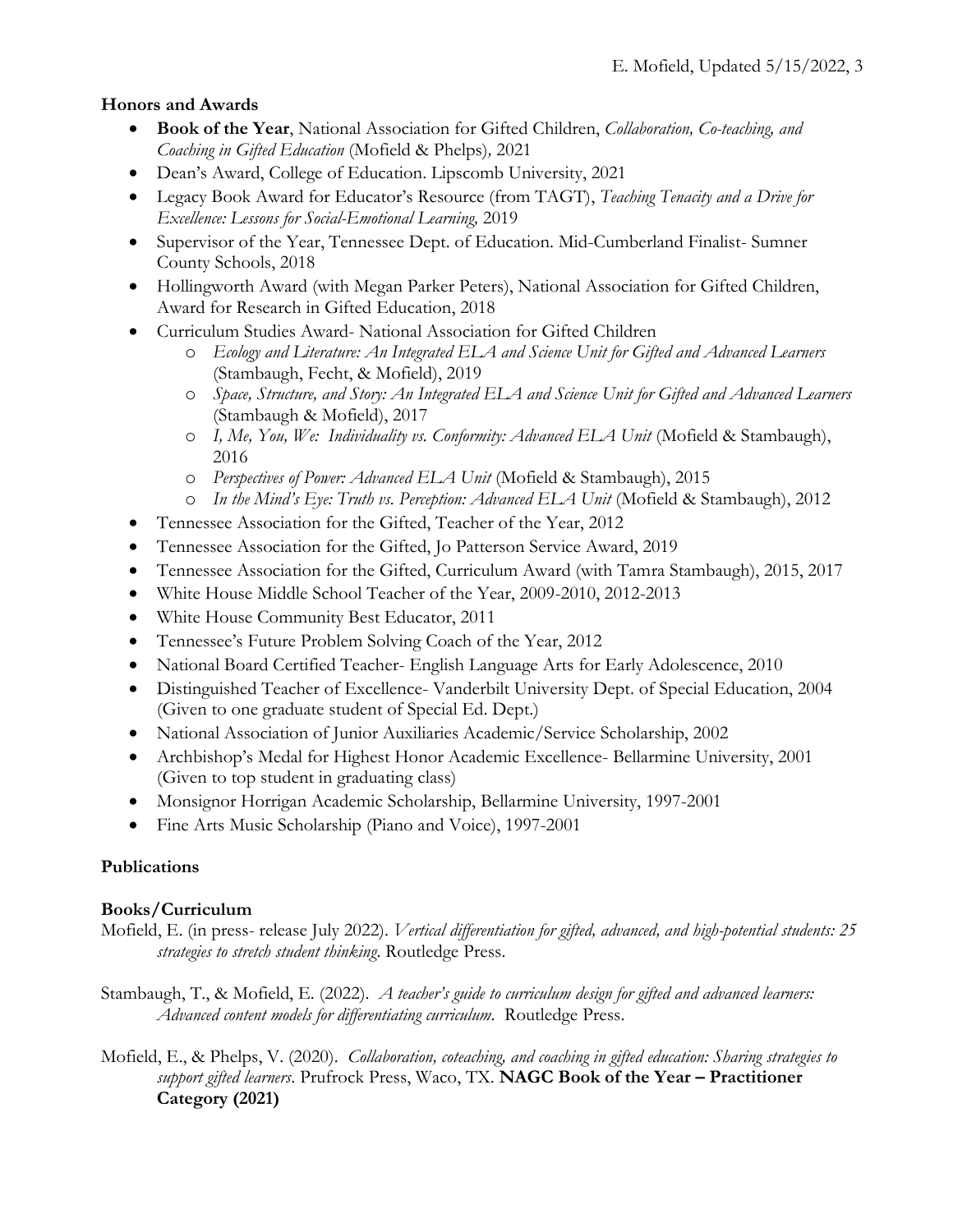- Stambaugh, T., Mofield, E., Knauss, K., & Fecht, E. (2019). *Archetypes and their real-life counterparts: Advanced ELA lessons for gifted and advanced learners for grades 4-6*. Prufrock Press, Waco, TX.
- Mofield, E., & Parker Peters, M. (2018). *Teaching tenacity and a drive for excellence: Lessons for social-emotional learning.* Prufrock Press, Waco TX. **Winner of Legacy Book Award from TAGT (2019)**
- Stambaugh, T. & Mofield, E. (2018). *Space, structure, and story: Integrated ELA and science lessons for Grades 4- 6.* Prufrock Press, Waco, TX.
- Stambaugh, T., Fecht, E., & Mofield, E. (2018). *Interactions in ecology and literature: Integrated ELA and science lessons for grades 2-4.* Prufrock Press, Waco, TX.
- Mofield, E., & Stambaugh, T. (2016). *Conformity vs. individuality: ELA lessons for gifted and advanced learners.* Prufrock Press, Waco, TX.
- Mofield, E., & Stambaugh, T. (2016). *Perspectives of power: ELA lessons for gifted and advanced learners.* Prufrock Press, Waco, TX.
- Mofield, E., & Stambaugh, T. (2016). *Finding freedom: ELA lessons for gifted and advanced learners.* Prufrock Press, Waco, TX.
- Mofield, E. & Stambaugh, T. (2016). *In the mind's eye, Truth vs. perception: ELA lessons for gifted and advanced learners.* Prufrock Press, Waco, TX.
- Mofield, E. (2012). *Addressing perfectionism in gifted adolescents: Practical lessons in the classroom.* LAP Lambert Publishing Press, Germany.

#### **Book Chapters**

- Mofield, E. (2020). Teaching psychosocial skills and habits of achievement. In Olszewski-Kubilius, P., & Stambaugh, T. *Unlocking potential: Identifying and serving students from low-income households*. Prufrock Press, Waco, TX. (This book was recognized as **NAGC Book of the Year- Scholar Category 2021**).
- Weber, C., & Mofield, E. (2020). Professional learning and curriculum for gifted. In Weber, C., *Professional learning series in gifted education.* Prufrock Press, Waco, TX.
- Stambaugh, T., & Mofield, E. (2017) Concept-based curriculum design in the United States. In See Tan (2017). In Tan, S., Ponnusamy, L. D., & Quek, C.G. *Curriculum for high ability learners.* Springer, Singapore.

#### **Peer-Reviewed Articles**

- Mofield, E., & Parker Peters, M. (in press, release July 2022). Understanding the interplay of psychosocial competencies in talent development. *Roeper Review*
- Mofield, E., & Mofield E. A. (2022). Applying a Christian perspective to educating gifted students through talent development. *International Journal of Christianity and Education, 26(1), 79-91.*  [https://doi.org/10.1177/20569971211062565](https://doi.org/10.1177%2F20569971211062565)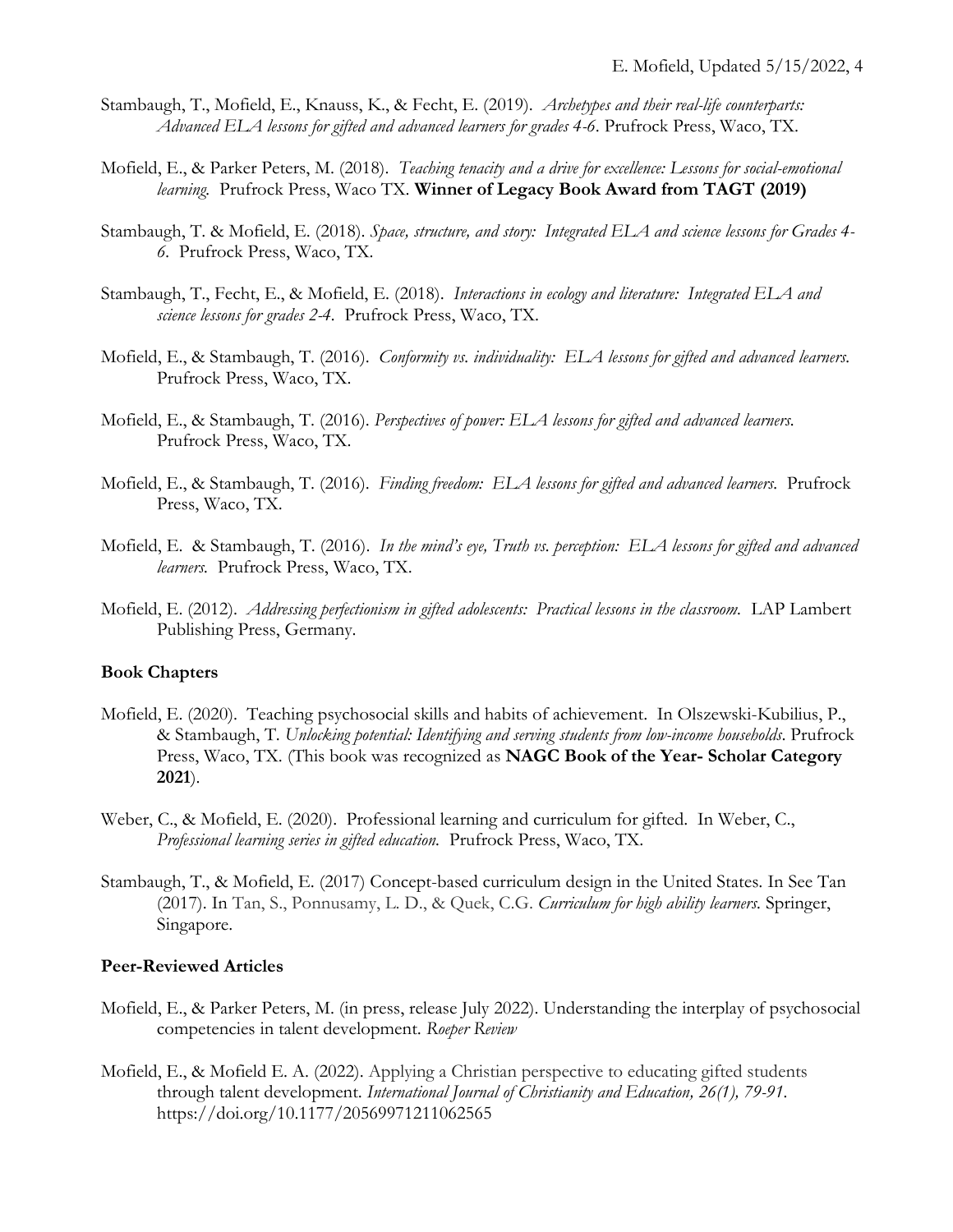- Lund, M.K., Hillis, A., Green, J., & Mofield, E. (2021). [Restorative Justice Practices] Mindsets matter for equitable discipline: Aligning beliefs to practice among middle grade educators. *Middle School Journal, 52*(3), 15-24. <https://doi.org/10.1080/00940771.2021.1893592>
- Mofield, E. (2020). Collaboration: Benefits and barriers in gifted education. *Gifted Child Today, 32*(3), 52- 57. <https://doi.org/10.1177/107621750903200311>
- Mofield, E., & Parker Peters (2019). Understanding underachievement: Mindset, perfectionism, and achievement attitudes among gifted students. *Journal for the Education of the Gifted, 42*(2), 107-134. [https://doi.org/10.1177/0162353219836737](https://doi.org/10.1177%2F0162353219836737)
- Mofield, E. & Parker Peters, M. (2018) Mindset misconception? A comparison of gifted, advanced, and typical students on mindsets, perfectionism, and attitudes towards achievement. *Gifted Child Quarterly, 62*(4). https://doi.org[/10.1177/0016986218758440](https://doi.org/10.1177%2F0016986218758440)
- Mofield, E., & Parker Peters, M. (2018). Changing a perfectionist's mindset. *Gifted Child Today, 41*(4), 177-185*.* [https://doi.org/10.1177/1076217518786989](https://doi.org/10.1177%2F1076217518786989)
- Mofield, E., Parker Peters, M., & Chakraborti-Ghosh, S. (2016) Perfectionism, coping, and underachievement in gifted adolescents: Avoidance vs. approach orientations. *Education Sciences*, *6*(3), 21.
- Mofield, E., & Parker Peters, M. (2015). The relationship between overexcitabilities and multidimensional perfectionism among gifted adolescents*. Journal for the Education of the Gifted, 38*(4), 405-427.
- Mofield, E., & Parker Peters, M. (2015). Multidimensional perfectionism within gifted suburban adolescents: An exploration of typology and comparison of samples. *Roeper Review*, *37*(2), 97-109.
- Mofield, E., & Chakraborti-Ghosh, S. (2010). Addressing multidimensional perfectionism in gifted adolescents with affective curriculum. *Journal for the Education of the Gifted, 33*(4), 479-513.
- Chakraborti-Ghosh, S., Mofield, E., & Orellana, K. (2010). Cross-cultural comparisons and implications for students with EBD: A decade of understanding. *International Journal of Special Education, 25*(2), 162-170.
- Lane, K., Wehby, J., Mofield E., & Roberston, J. (2009). Preparing students for college entrance exams: Findings of a secondary intervention conducted within a three-tiered model of support*. Remedial and Special Education*, *31*(1), 3-18.

#### **Guest Editor**

Trotman-Scott, M. F. & Mofield, E. (November 2020). Providing culturally-responsive instruction. *Teaching for High Potential, Special Edition.*

#### **Non-research Publications**

Mofield, E., & Phelps, V. (in press). Thinking models, strategies, and extension ideas for differentiation and deeper inquiry. *Tempo Magazine. Texas Association for Gifted and Talented.*

Mofield, E. (2021). What makes honors classes more than a name? *American Middle Level*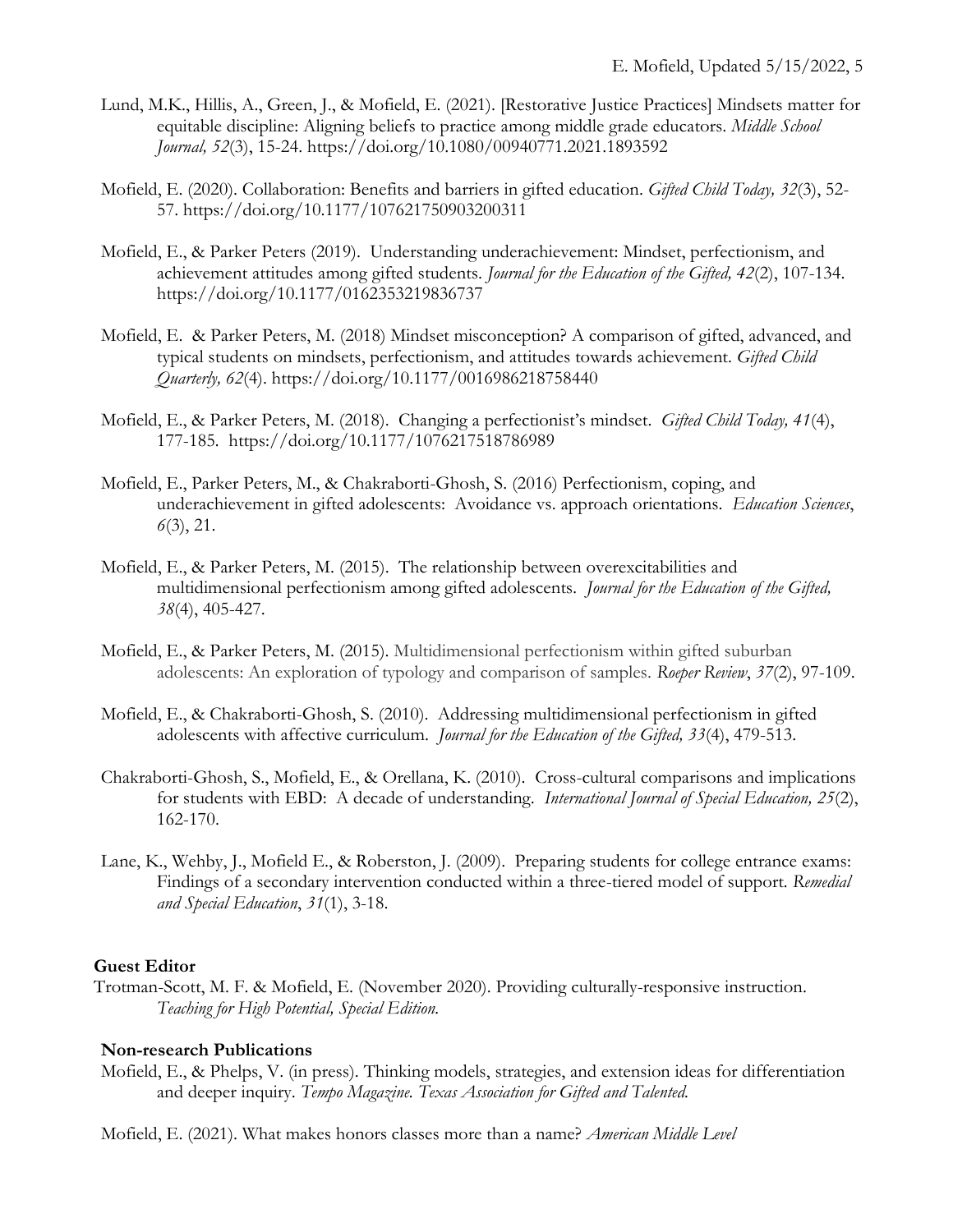*Education.* <https://www.amle.org/what-makes-honors-classes-more-than-a-name/>

- Mofield, E. (March 31, 2021). Cultivating curiosity, competence, and control in quarantine: Reflections as a parent-professor*. Parenting for High Potential.*
- Mofield, E., & Parker Peters, M. (September, 2019). CHECKing in on your child's emotions. *Parenting for High Potential.*
- Mofield, E., & Parker Peters, M. (2019). Mindset in context of talent development. *Teaching for High Potential.*
- Parker Peters, M., & Mofield, E. (September 2017). Mindsets matter for gifted children. *Parenting for High Potential, 6(4), 4-9.* ERIC EJ182222.

#### **In Progress**

- Mofield, E., & Phelps, V. (in press). *Coaching in gifted education: Building capacity to catalyze change.* Routledge Press.
- Weber, C., & Mofield, E. (in review). Considerations for professional learning on content-based curriculum in gifted education. Submitted to Gifted Child Today.

Parker Peters, M., & Mofield, E. (in progress). Understanding gifted students perceptions of giftedness.

Mofield, E., & Sanders, C. (in progress). *JMP workbook for educational researchers.* College of Education: Lipscomb University.

#### **Dissertation**

Mofield, E. (2008). *The effects of an affective curriculum on perfectionism and coping among gifted adolescents.* Published doctoral dissertation. Tennessee State University.

#### **Unpublished Curriculum**

- Mofield, E. (2008). *A guide for meeting the social and emotional needs of gifted students.* (Available from the Department of Teaching and Learning, Tennessee State University, Nashville, TN).
- Lakins, T., Lane, K., Mofield, E., Robertson, J., Schfuermann, P., & Wehby, J. (2004). *Preparing for the ACT: Secondary intervention for 11th grade students*. (Available from Department of Special Education, Peabody College of Vanderbilt University, Nashville, TN).
- Lane, K., Wehby, J., Mofield, E., & Raines, S. (2004). *Demonstrating knowledge study skills curriculum: Secondary intervention for 9th grade students.* (Available from Department of Special Education, Peabody College of Vanderbilt University, Nashville, TN).

#### **Selected Invited Presentations**

1. Mofield, E. (Upcoming- August 3, 2022). Invited Featured Speaker. *Vertical Differentiation: Strategies that Stretch Student Thinking.* National Curriculum Networking Conference: College of William and Mary School of Education. Williamsburg, VA.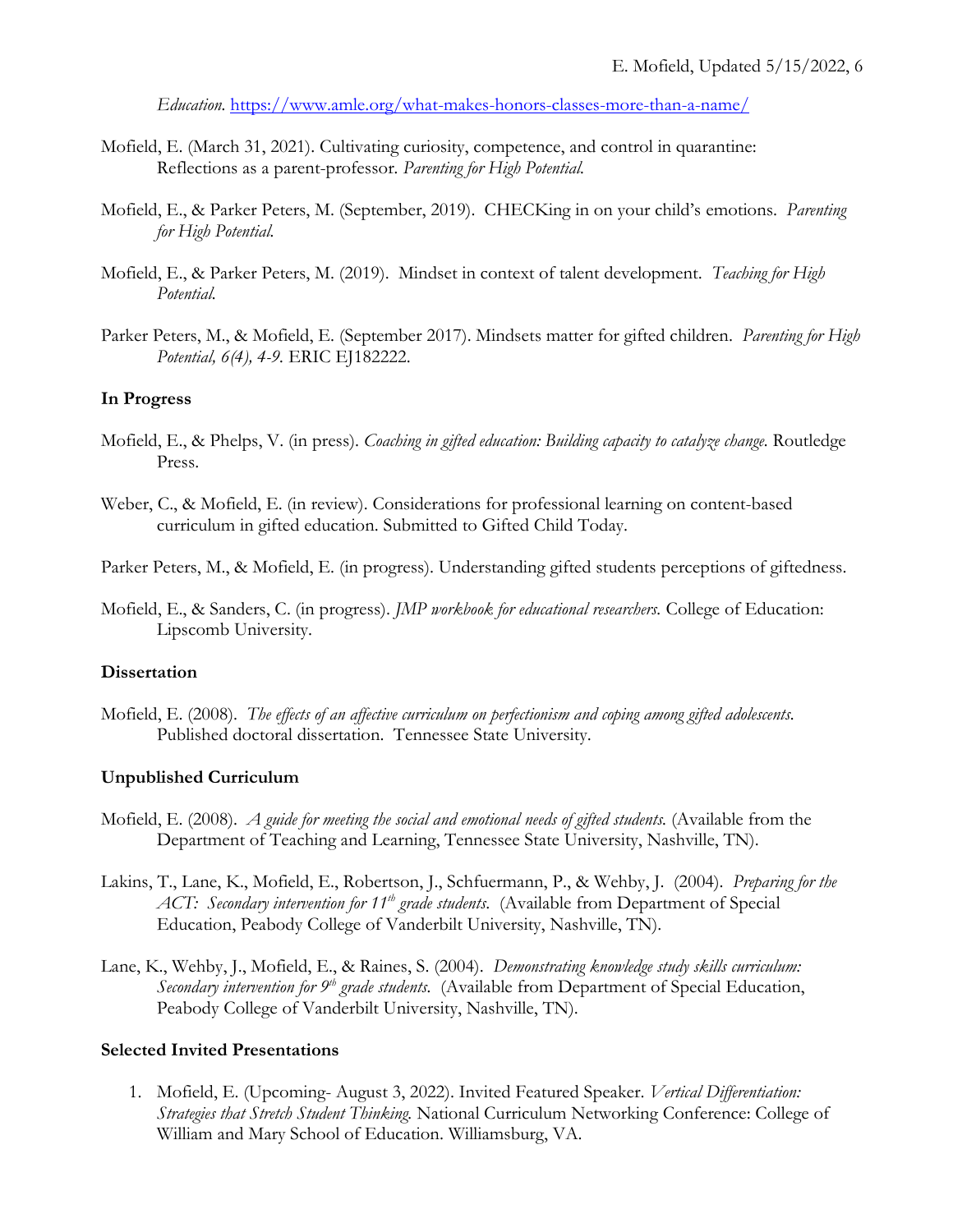- 2. Mofield, E., & Phelps, V. (Upcoming- August 3, 2022). Invited Featured Speaker. *Building Capacity through Co-Teaching and Coaching in Gifted Education.* College of Willliam and Mary Curriculum for Gifted Conference. National Curriculum Networking Conference: College of Wiliam and Mary School of Education. Williamsburg, VA.
- 3. Mofield, E. (Upcoming- August 8, 2022). Invited*. Preparing for Rigor: Cultivating Habits of Achievement in Talent Development.* Center for Talent Development Professional Learning Conference. Northwestern University, Chicago, IL.
- 4. Mofield, E. (Upcoming- August 9, 2022). Invited. *Reach to Achieve: Strategies to Stretch Student Thinking.* Center for Talent Development Professional Learning Conference. Northwestern University, Chicago, IL.
- 5. Mofield, E. (March 17, 2022). **Invited Keynote.** *Unlocking Potential through Vertical Differentiation.*  Montana Association for Gifted Education. Missoula, MT.
- 6. Mofield, E. (March 18, 2022). Invited Featured Speaker. *Tiering Instruction for Advanced Language Arts.* Montana Association for Gifted Education. Missoula, MT.
- 7. Mofield, E. (March 18, 2022). Invited Featured Speaker. *Cultivating Resilience and Habits of Achievement.* Montana Association for Gifted Education. Missoula, MT.
- 8. Mofield, E. (January 29, 2022). **Invited Keynote**. *What if: Transforming Potential into Realized Talent.*  Nebraska Association for Gifted Conference*.* Virtual.
- 9. Mofield, E. (December 6, 2021). Invited Featured Speaker. *Vertical differentiation: Strategies that stretch student thinking.* Indiana Association for Gifted. Indianapolis, Indiana.
- 10. Mofield, E. (December 6, 2021). Invited Featured Speaker. *Integrating art with concept-based learning.* Indiana Association for Gifted. Indianapolis, Indiana.
- 11. Mofield, E. (December 6, 2021). Invited Featured Speaker. *Advanced language arts: What do we do differently?* Indiana Association for Gifted. Indianapolis, Indiana.
- 12. Mofield, E. (December 7, 2021). Invited Featured Speaker. *Collaboration and coaching in gifted education.* Indiana Association for Gifted. Indianapolis, Indiana.
- 13. Mofield, E. (December 7, 2021). Invited Featured Speaker. *Cultivating psychosocial skills.* Indiana Association for Gifted. Indianapolis, Indiana.
- 14. Mofield, E., & Phelps, V. (December 1, 2021). Invited speaker*. Collaborative practices for catalyzing change.* TAGT giftED21Conference. Dallas, Texas.
- 15. Parker Peters, M., & Mofield, E. (November 18, 2021). Invited speaker. *Table talk: Strategies for cultivating the push and sustain of talent development.* National Association for Gifted Conference (Virtual).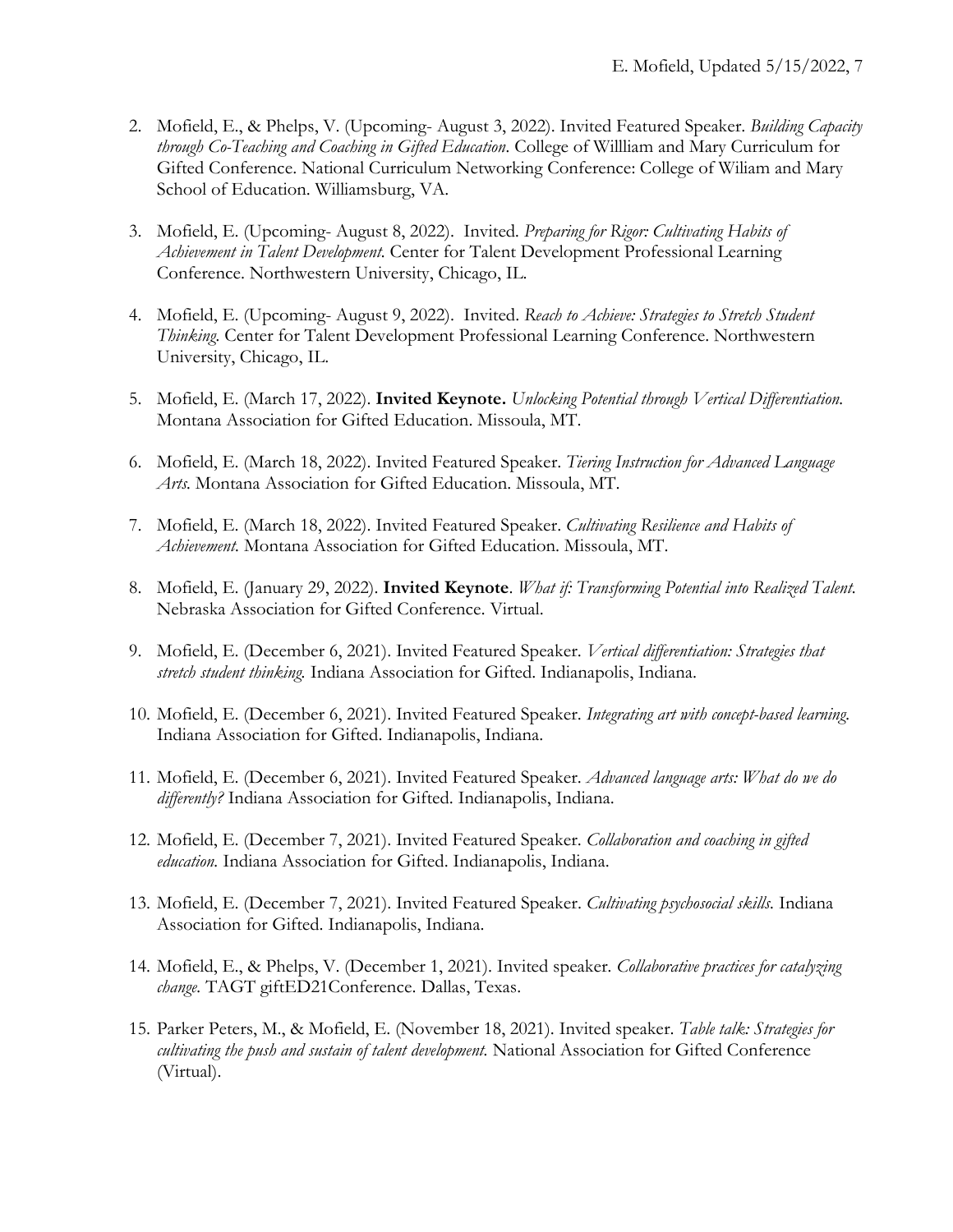- 16. Mofield, E., & Phelps, V. (October 5, 2021*).* Invited Featured Speaker. *Collaboration begins here: We're better together*. Lancaster-Lebanon IU13 Collaborative Event. Lancaster, Pennsylvania (Virtual).
- 17. Mofield, E., & Parker Peters, M. (September 20, 2021). Invited speaker. *Building tenacity and resilience through social-emotional learning*. Conversations with Colorado Association for Gifted and Talented. (Virtual).
- 18. Mofield, E. (June 16, 2021). Invited Featured Speaker. *Vertical differentiation: Teaching for transfer*. Utah Association for Gifted Conference. (Virtual).
- 19. Mofield, E., & Phelps. V. (April 20, 2021). **Invited Keynote Speaker**. *The power of collaboration and coaching: Building collective capacity for serving gifted students.* TAGT Leadership Conference. (Virtual)
- 20. Kaplan, S., Kirsh, L., Leppien, J., Mofield, E., Rodriguez, L. (March 26, 2021). *What teachers really do in the classroom and factors that influence their decisions.* Invited panelist. *NCRGE's First Five Years: Results, Reflections, and Recommendations*. NCRGE, University of Connecticut (Virtual).
- 21. Mofield, E. (February 23, 2021). Invited Featured Speaker. *The what, why, and how of curriculum design for gifted learners* Kentucky Association for the Gifted. (Virtual).
- 22. Mofield, E. (February 23, 2021). Invited Featured Speaker. *Curriculum scaffolds and supports for students from diverse backgrounds*. Kentucky Association for the Gifted. (Virtual).
- 23. Mofield, E. (March 4, 2021). Invited Featured Speaker*. Vertical differentiation. Strategies that stretch*. North Carolina Association for the Gifted Conference. (Virtual).
- 24. Mofield E., & Phelps, V. (February 12, 2021). Invited Speaker. *GT + SPED = Success: Collaborating to support twice-exceptional students.* William and Mary 2e Conference. (Virtual).
- 25. Mofield, E. (December 3, 2020). Invited Featured Speaker. *Vertical differentiation: 10 strategies to stretch and challenge students with high potential.* GiftED20 Conference. Houston, TX (Virtual).
- 26. Mofield, E. (July 21-22, 2020). Invited Featured Speaker. *Igniting Inquiry to Differentiate for Gifted Learners in the Regular Education Classroom*. Kentucky Association for Gifted Education. Virtual Professional Summer Workshop. Bowling Green, KY. (Virtual).
- 27. Mofield, E., & Parker Peters, M. (June 11, 2020). Invited Speaker. *Enhancing Motivation and Resilience for Gifted Students from Special Populations.* TAGT Leadership Conference. Denver, TX. (Virtual).
- 28. Mofield, E., & Parker Peters, M. (April 29, 2020). Invited Featured Speaker. *Do I Have to Be Perfect? Helping Gifted Children Manage Perfectionism.* SENG Online Conference. (Virtual).
- 29. Mofield, E. (February 6, 2020). Invited Featured Speaker. *Building academic tenacity and resilience: Strategies for teaching psychosocial skills.* Illinois Association for the Gifted Conference. Napierville, IL.
- 30. Mofield, E. (February 7, 2020). Invited Featured Speaker. *Collaboration, co-teaching, and coaching in gifted Education*. Illinois Association for the Gifted Conference. Napierville, IL.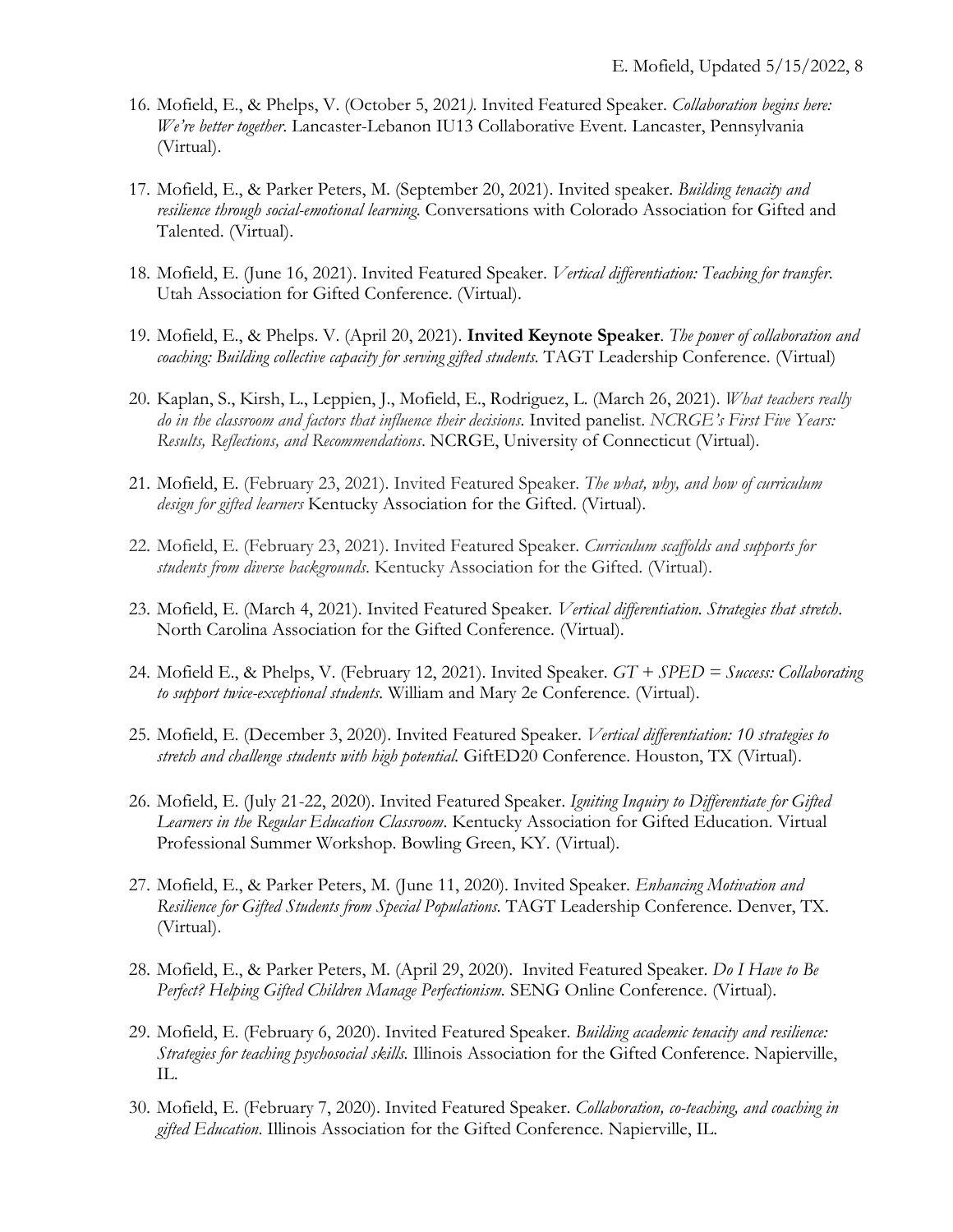- 31. Mofield, E. (February 6, 2020). Invited Featured Speaker. *Bumping it up a notch: Differentiating curriculum for gifted learners.* Illinois Association for the Gifted Conference. Napierville, IL.
- 32. Mofield, E. (October 10, 2019). **Invited Keynote Speaker**. *Reach to achieve: Emotions do matter.*  Ysleta ISD Event. El Paso, TX.
- 33. Mofield, E. (December 13, 2019). Invited Featured Speaker. *Tackling underachievement: Challenge and choices hear their voices*. South Carolina Gifted State Conference. Columbia, SC.
- 34. Mofield, E. (December 13, 2019). Invited Featured Speaker. *Integrating art with language arts*. South Carolina Gifted State Conference. Columbia, SC.
- 35. Mofield, E. (December 13, 2019). Invited Featured Speaker. *Teaching tenacity and a drive for excellence: Keys to achievement.* South Carolina Gifted State Conference. Columbia, SC.
- 36. Mofield, E., Parker Peters, M., & Fonesca, C. (December 6, 2019). Invited Panelist. *Let's Talk: Social-emotional lives of gifted students.* TAGT GiftED19 Conference. San Antonio, TX.
- 37. Mofield, E. (June 29, 2019). **Invited Keynote Speaker***. Tackling obstacles so students reach to achieve.* CTY Opportunities for the Future Conference. **Northwestern University**, Chicago, IL.
- 38. Mofield, E. (April 12, 2019). **Invited Keynote Speaker**. *GameChangers- Masterminds- Unleashing potential through social-emotional learning*: Texas Association for Gifted and Talented Leadership Conference, Austin, Texas.
- 39. Mofield, E. (February 25. 2019). **Invited Keynote Speaker.** *Parenting the perfectionist.* Kentucky Association for Gifted Children Conference. Lexington, KY.
- 40. Mofield, E. (February 25. 2019). Invited Featured Speaker. *Bumping it up a Notch. Curriculum differentiation for gifted learners.* Kentucky Association for Gifted Children Conference. Lexington, KY.
- 41. Mofield, E. (February 25, 2019). Invited Featured Speaker. *Social-emotional needs of gifted learners. What we know and what we can do.* Kentucky Association for Gifted Children Conference. Lexington, KY.
- 42. Mofield, E. (December 11, 2019). Invited Featured Speaker. *Infusing social-emotional learning in the classroom.* Indiana Association for Gifted, Indianapolis, Indiana.
- 43. Mofield, E. (December 11. 2019). Invited Featured Speaker. *Integrating Art in the Language Arts: There's more than meets the eye.* Indiana Association for Gifted, Indianapolis, Indiana.
- 44. Mofield, E. (December 12, 2019). Invited Featured Speaker. *Bumping up Social Studies instruction: Going beyond facts.* Indiana Association for Gifted, Indianapolis, Indiana.
- 45. Mofield, E. (December 12, 2018). Invited Featured Speaker. *Beyond plot and theme: Bumping pp English Language Arts Instruction*. Indiana Association Gifted Conference. Indianapolis, IN.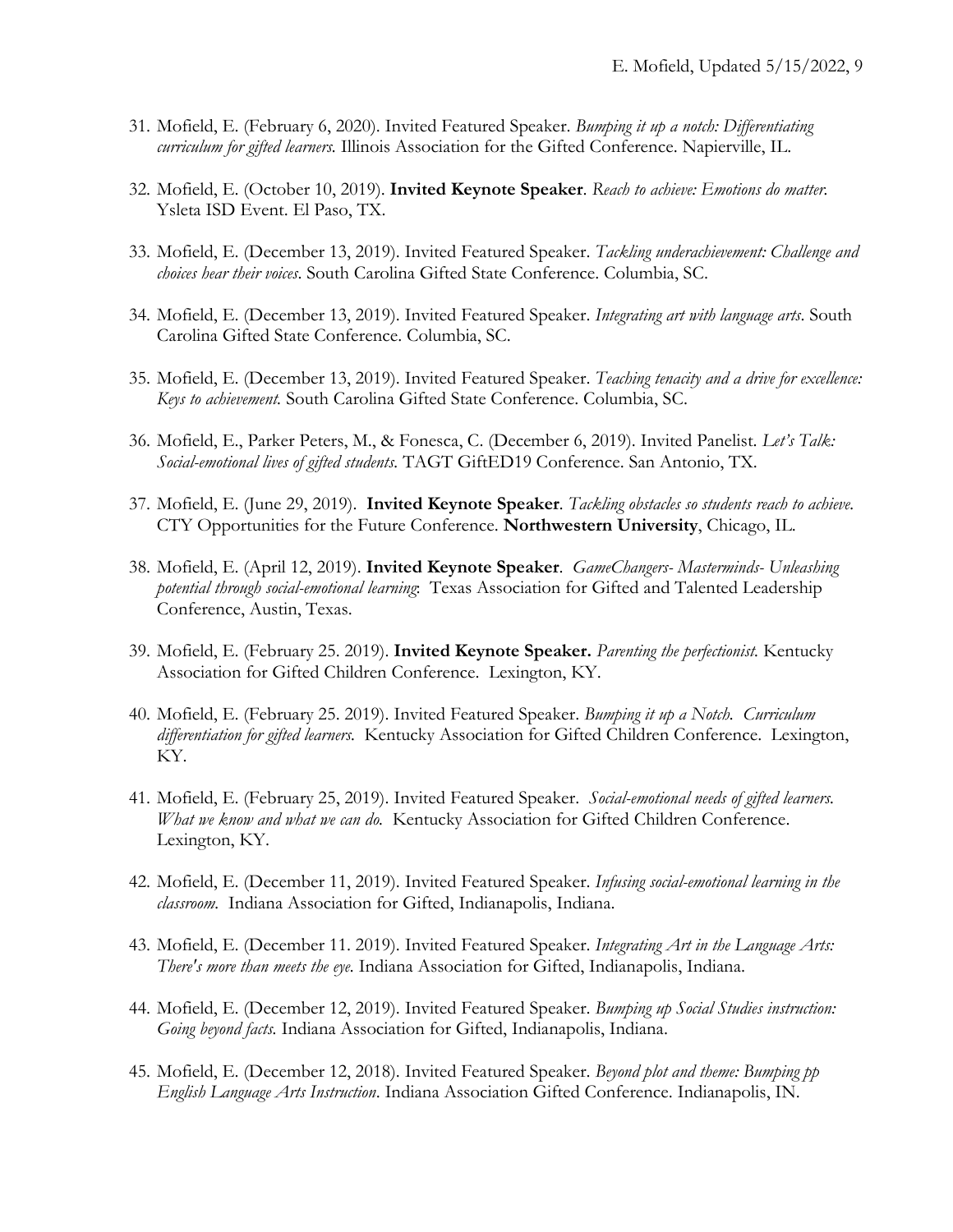- 46. Mofield, E., & McNair, A., Sauceda, C. (November 30, 2018). Invited Panelist. *Let's talk: Strategies for teaching social-emotional skills.* Texas Association for Gifted, GiftED18 Conference. Fort Worth, TX.
- 47. Parker Peters, M., & Mofield, E. (June 26, 2018). Invited speaker. *Addressing social-emotional needs of students.* NAZA Community. Nashville, TN.
- 48. Mofield, E. (June 7, 2018). **Invited Keynote Speaker**. Why social-emotional learning matters in gifted education. Region 5- GT Conference. Charleston, South Carolina.
- 49. Mofield, E. (June 7, 2018). Invited Featured Speaker. *10 ways to help students tackle perfectionism.*  Region 5: GT Mini-Conference. Charleston, SC.
- 50. Mofield, E. (June 7, 2018). Invited Featured Speaker. *Bumping up English Language Arts instruction.* Region 5: GT Mini-Conference. Charleston, SC.
- 51. Mofield, E. (June 7, 2018). Invited Featured Speaker. *Integrating Art in Language Arts: There's more than meets the eye.* Region 5: GT Mini-Conference. Charleston, SC.
- 52. Mofield, E. (December 12, 2017). Invited Speaker. *Gifted underachievement: What we know and what we can do.* Vanderbilt PTY Finding and Developing Talent in Students from Low-income Backgrounds Conference. Nashville, TN.
- 53. Olszewski-Kubilius, P., Stambaugh, T., Mofield, E., & Wells, A. (December 12, 2017). Invited panelist. *Trends and issues: Everything you wanted to know about gifted education but were too afraid to ask*. A panel discussion at Vanderbilt PTY Finding and Developing Talent in Students from Low-Income Backgrounds Conference. Nashville, TN.
- 54. Brown, E., Mofield, E., Briggs, C., Williams, C. (November 10, 2017*). Curriculum units that produce results.* National Association for Gifted Children Conference: Charlotte, NC.
- 55. Mofield, E., & Parker Peters, M. (November 11, 2017). Invited Table Talk. *Perfectionism and mindset: A presentation for parents.* National Association for Gifted Children Conference. Charlotte, NC.
- 56. Parker Peters, M. & Mofield, E. (October 27, 2017). Invited Speaker. *Perfectionism 101.* Tennessee Association for Gifted Children.
- 57. Mofield, E. (February 26, 2017*). Beyond facts: Diving deeper in social studies instruction.* A conference presentation for Vanderbilt PTY Gifted Education Institute. Nashville, TN.
- 58. Mofield, E. (February 27, 2017). *Simplifying complexity in the Language Arts. Using Vanderbilt PTY Units to Enhance Rigor.* A conference presentation for Vanderbilt PTY Gifted Education Institute, Nashville, TN.
- 59. Briggs, C., Pennington, L., Beasley, J., Mofield, E., & Stambaugh, T. (November 5, 2016). (Invited Panelist). *Imagine the possibilities: Make it happen with high quality curriculum.* Panel Discussion. National Association for Gifted Children Conference, Orlando, FL.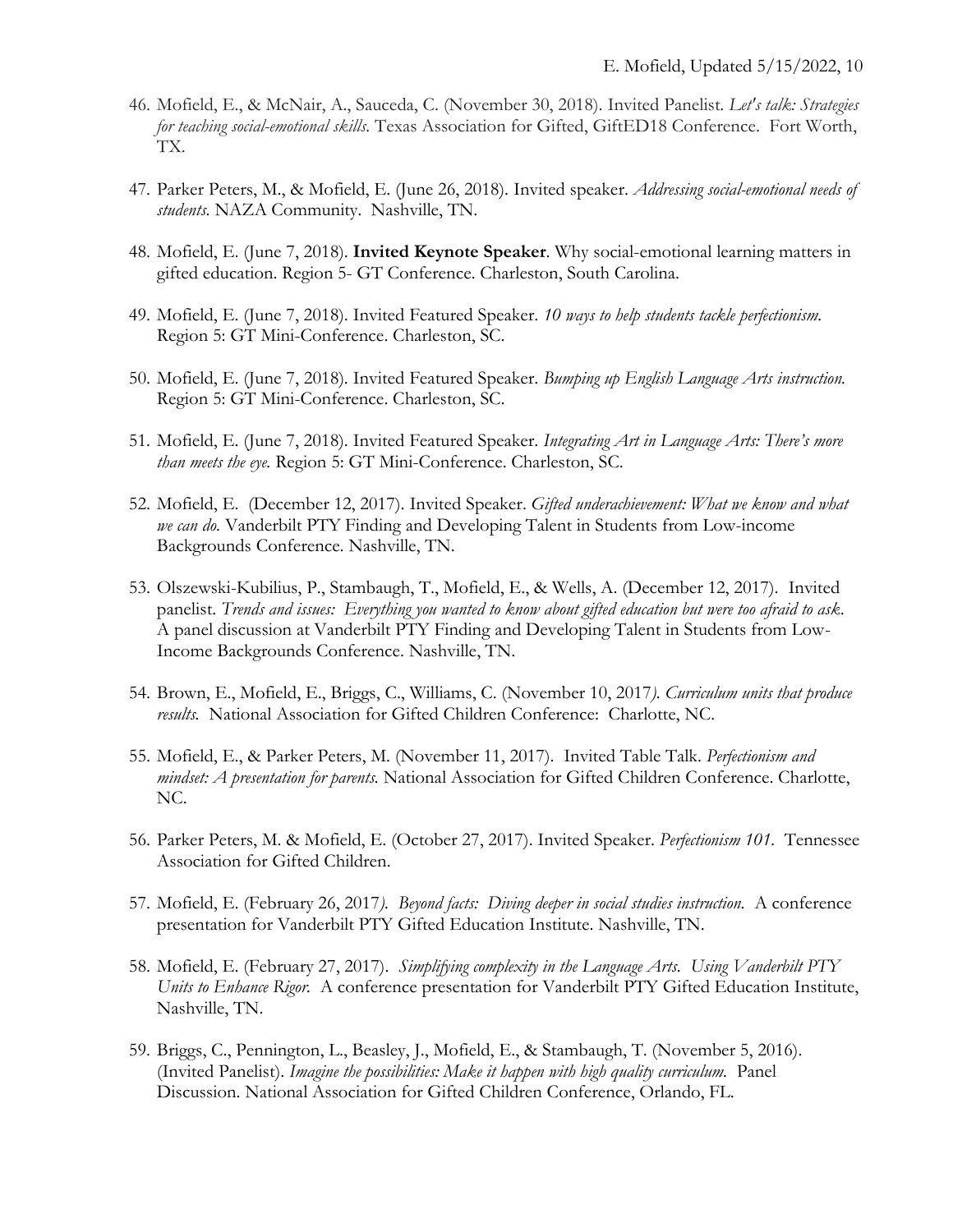- 60. Stambaugh, T., & Mofield, E. (March 11, 2016). **Invited Keynote Speaker** *Curriculum and Models for Gifted Learners that Gets Results*. A conference presentation for Vanderbilt PTY Gifted Education Institute.
- 61. Mofield, E., & Parker Peters, M. (September, 2016). Invited Speaker. *Social and emotional needs of gifted students: What can I do?* A presentation to Metro Nashville Public Schools Encore Teachers.
- 62. Mofield, E. (February 27, 2016). Invited Speaker. *Mindsets matter.* A parent presentation for Vanderbilt PTY Saturday Academy for the Young.
- 63. Mofield, E. (October 1, 2015). *Scaffolding Questions to meet students' needs and abilities through Jacob's Ladder.* A conference presentation for Transcending the Economic Divide: Talent Development of High-Ability, Low-Income Students, Vanderbilt Gifted Education Institute, Nashville, TN.
- 64. Mofield, E. (February 27, 2015). *Accelerated models for teaching ELA.* A conference presentation for Vanderbilt PTY Gifted Education Institute, Nashville, TN.
- 65. Mofield, E. (February 27, 2015). *Adding depth and complexity to tiered assignments.* A conference presentation for Vanderbilt PTY Gifted Education Institute, Nashville, TN.
- 66. Mofield, E. (February 27, 2015). *Primary source documents with depth and complexity.* A conference presentation for Vanderbilt PTY Gifted Education Institute, Nashville, TN.
- 67. Mofield, E. (February 28, 2014). **Invited Keynote Speaker** *The relevancy of the Integrated Curriculum Model for gifted education in the era of reform.* A conference presentation for Exemplary Curriculum and Programs: Impacting Gifted Education at All Levels, Vanderbilt PTY Gifted Education Institute, TN.
- 68. Mofield, E. (February 28, 2014). *Thinking frameworks for rhetorical and literary analyses for gifted learners.* Exemplary Curriculum and Programs: Impacting Gifted Education at All Levels, Vanderbilt University: Nashville, TN.
- 69. Mofield, E., & DeLisle, S. (December 10, 2013). *Pathways among the disciplines: Concept mapping and planning.* The Art of Thinking Conference, Vanderbilt University: Nashville, TN.
- 70. Mofield, E. (November 11, 2011). *Linking the Common Core features of rigor in a middle school language arts curriculum.* Integrating Content-Based Standards for Gifted Students, Vanderbilt University: Nashville, TN.
- 71. Lane, K., Mofield, E., Barton-Arwood, S., & S. Savage (April 2004). *Positive Behavior Support at the high school level: What we've learned and what we recommend.* Tennessee Branch of the Dyslexia Association: Nashville, TN.

### **Selected Refereed Conference Presentations**

1. Mofield, E. (2021). *Vertical differentiation: Strategies that stretch and challenge gifted, advanced, and highpotential students*. Learning Lab presentation at TAGT giftED21 Conference. Dallas, Texas.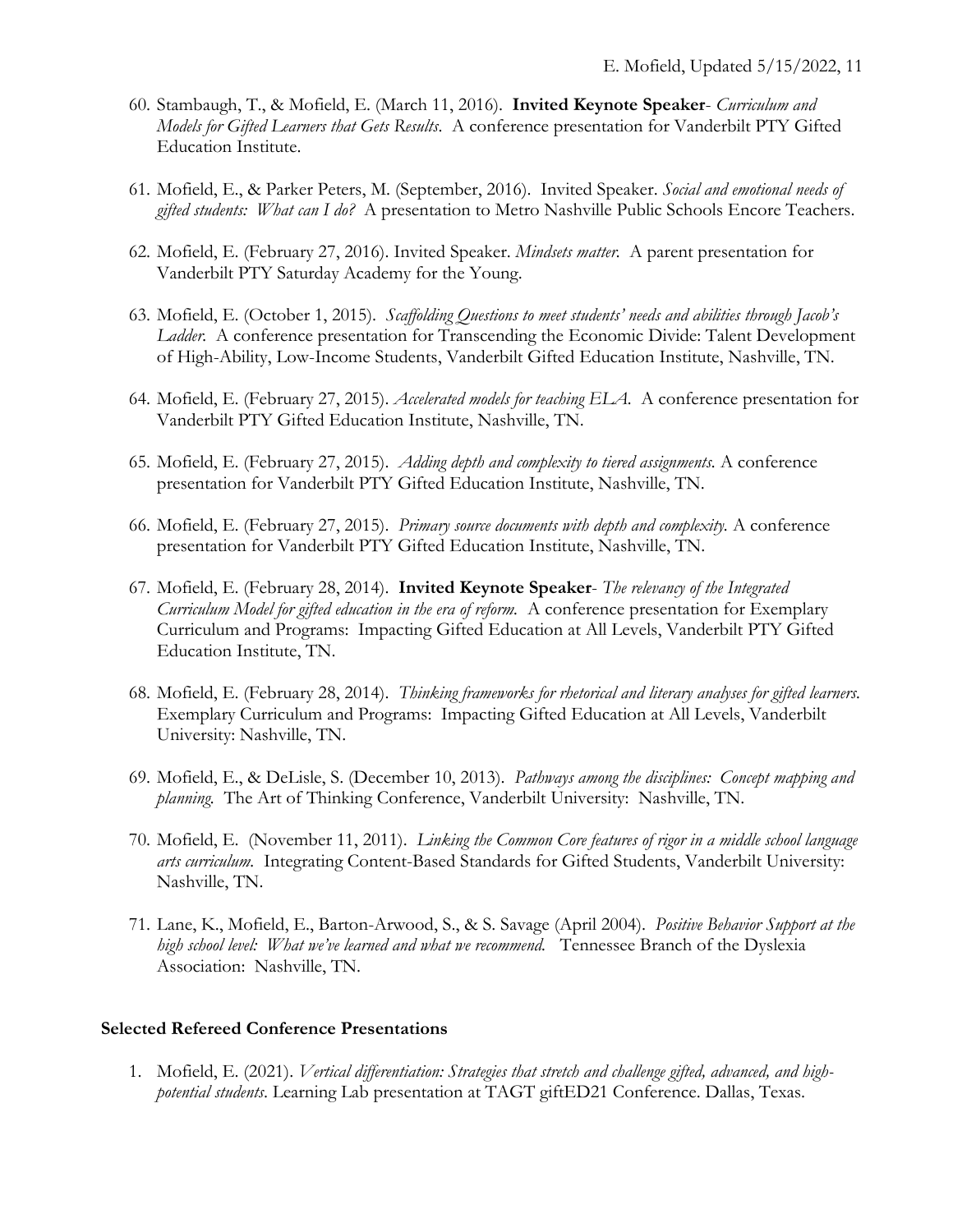- 2. Mofield, E. (2021). *Strategies to tackle stress, strengthen self-agency, and build resilience.* Presentation at TAGT giftED21 Conference. Dallas, Texas.
- 3. Mofield, E. (2021). *Curriculum supports and scaffolds: Bridging access to advanced content.* Presentation at the National Association for Gifted Children. Denver, Colorado.
- 4. Mofield, E., & Parker Peters, M. (2021). *Psychosocial supports for students from diverse backgrounds. Bridging access to advanced content.* Presentation at the National Association for Gifted Children. Denver, Colorado.
- 5. Mofield, E., & Phelps, V. (2021). *GT instructional coaching: Collaborative "co-thinking" to support gifted students*. Presentation at the National Association for Gifted Children. Denver, Colorado.
- 6. Stambaugh, T., & Mofield, E. (2021). *Everything's connected: Teaching problem-solving with real world issues and models.* Presentation at the National Association for Gifted Children. Denver, Colorado.
- 7. Mofield, E., & Parker Peters, M. (2021). *Supporting growth beyond grades: Promoting psychosocial skills for gifted students from special populations*. Presentation at the World Council for Gifted and Talented Conference. Virtual.
- 8. Mofield, E. & Weber, C. (July 2021). *Engaging teachers in professional learning about content area curriculum.* Presentation at the World Council for Gifted and Talented Conference. Virtual.
- 9. Mofield, E., & Phelps, V. (July 2021). *Keys to successful collaboration, co-teaching, and coaching in gifted educatio*n. Presentation at the World Council for Gifted and Talented Conference. Virtual.
- 10. Mofield, E. (January 25, 2021). *Strategies to promote cognitive rigor for student learning.* Partners in Education Virtual Conference (TNDOE). Nashville, TN.
- 11. Stambaugh, T., & Mofield, E. (January 25, 2021). *Developing problem solving skills using real world issues and models.* Partners in Education Virtual Conference (TNDOE). Nashville, TN.
- 12. Mofield, E. & Parker Peters. M. (November 16, 2020). *Strategies for supporting psychosocial skills in talent development.* National Association for Gifted Children Conference (Invited Live breakout session). Virtual Conference; Washington D.C.
- 13. Mofield, E., & Phelps, V. (November 16, 2020). *Building capacity through co-teaching and coaching in gifted education.* National Association for Gifted Children Conference. Virtual Conference; Washington D.C.
- 14. Mofield, E., & Stambaugh, T. (November 16, 2020). *Using content-based thinking models for solving global problems.* National Association for Gifted Children Conference. Virtual Conference; Washington D.C.
- 15. Mofield, E. (November 16, 2020). *Curriculum design for cultivating gifts and talents in students from diverse backgrounds.* National Association for Gifted Children Conference. Virtual Conference; Washington D.C.
- 16. Wilson, H., Slade, M., Chandler, K., MacFarlane, B., Weber, C., Mofield, E., & Novak, A. (November 16, 2020). *Professional development for teachers of the gifted in the content areas.*National Association for Gifted Children Conference. Virtual Conference; Washington D.C.
- 17. Mofield, E., Missett, T., Briggs, C., & Williams, C. (November 16, 2020). Essentials of highquality curriculum. *Essentials of high-quality curriculum.* National Association for Gifted Children Conference. Virtual Conference; Washington D.C.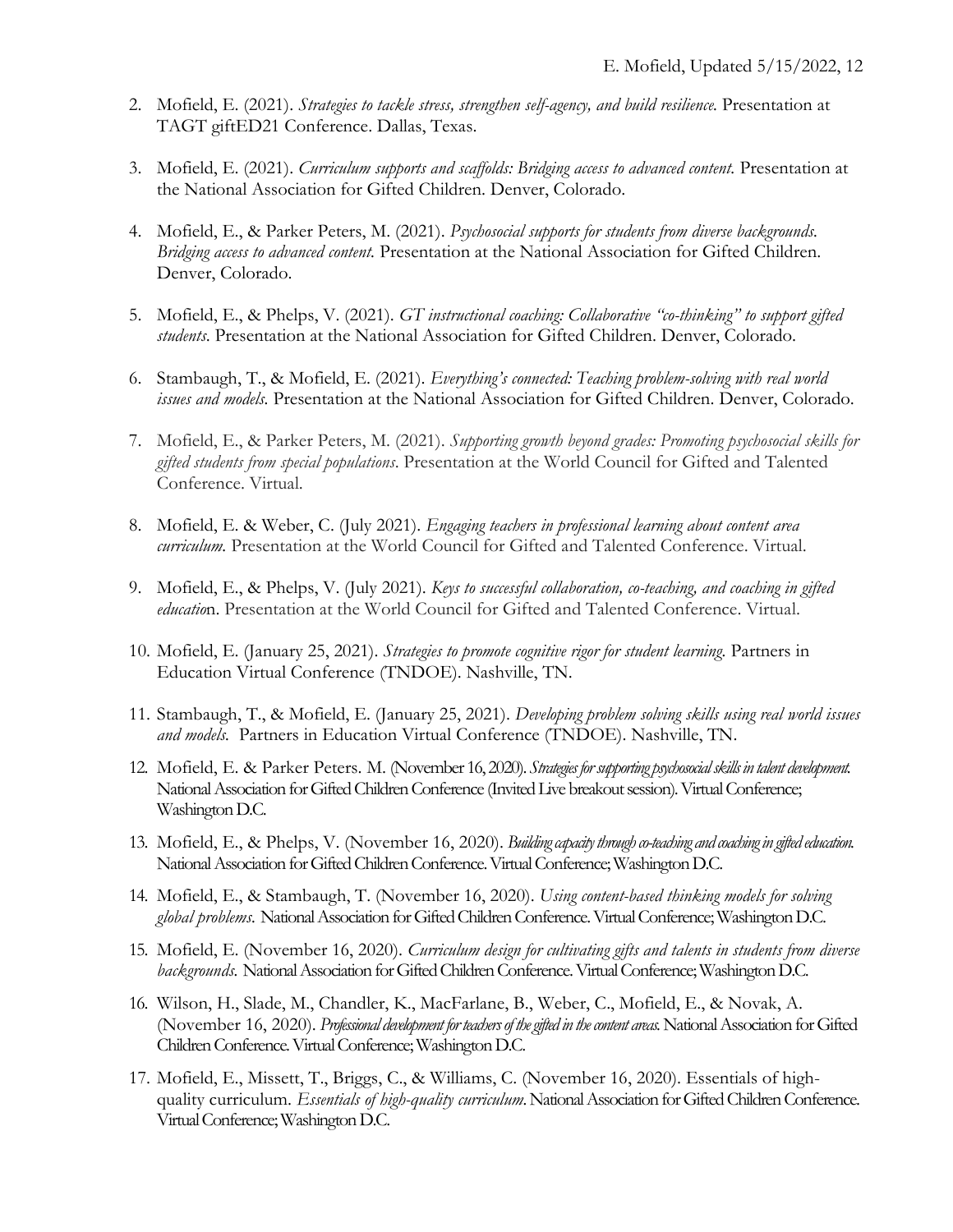- 18. Mofield, E., & Phelps, V. (December 3, 2020). *Collaboration, co-teaching, and coaching: Supports for success. GiftED20 Conference.* Virtual Conference, Houston, TX.
- 19. Mofield, E., & Parker Peters, M. (December 3, 2020- Flipped Session). *Enhancing motivation and resilience for gifted students from diverse populations*. GiftED20 Conference. Virtual Conference, Houston, TX.
- 20. Mofield, E. (January 29, 2020). *Bridging access to advanced content for diverse learners*, Partners in Education Conference, Nashville, TN, United States.
- 21. Mofield, E., & Parker Peters, M. (January 30, 2020). *Igniting a drive to achieve: Lessons for socialemotional learning*. Partners in Education Conference, Nashville, TN, United States.
- 22. Mofield, E., & Parker Peters, M. (December 6, 2019). *Teaching tenacity through social-emotional learning: Linking research to practice.* TAGT GiftED19 Conference. San Antonio, TX.
- 23. Mofield, E., (December 5, 2019). *Benefits and barriers to collaboration and co-teaching in gifted education.* TAGT GiftED Conference. San Antonio, TX.
- 24. Mofield, E. (December 5, 2019). *What's so special about gifted curriculum?* TAGT GiftED Conference. San Antonio, TX.
- *25.* Parker Peters, M., & Mofield, E. (July 25, 2019). *Social-emotional skills supporting gifted development: Keys to unlocking potential.* 23rd Biennial World Conference for Gifted Education. Nashville, TN.
- *26.* Mofield, E., & Parker Peters, M. (July 28, 2019). *Mindsets of underachievers: Understanding why they underachieve and what we can do.* 23<sup>rd</sup> Biennial World Conference for Gifted Education. Nashville, TN.
- *27.* Mofield, E., & Stambaugh, T. (July 27, 2019). *Developing expertise by modeling the thinking of a literary analyst and differentiating instruction.* 23rd Biennial World Conference for Gifted Education. Nashville, TN.
- 28. Mofield, E., & Stambaugh, T., (July 26, 2019). *Perceiving the forest, not the trees: Problem-solving for global issues and Social Studies content.* 23rd Biennial World Conference for Gifted Education. Nashville, TN.
- 29. Mofield, E., & Parker Peters, M. (June 25, 2019). *Building academic tenacity and resilience*. Social and Emotional Learning Conference. Nashville, TN.
- 30. Mofield, E. (April 12, 2019). *Understanding achievement motivation in gifted students.* Texas Association for Gifted Leadership Conference. Austin, TX.
- 31. Mofield, E., & Parker Peters, M. (January 30, 2019). *Understanding underachievement*. Partners in Education Conference. Nashville, TN.
- 32. Mofield, E. (January 31, 2019*). Making honors more than a name*. Partners in Education Conference. Nashville, TN.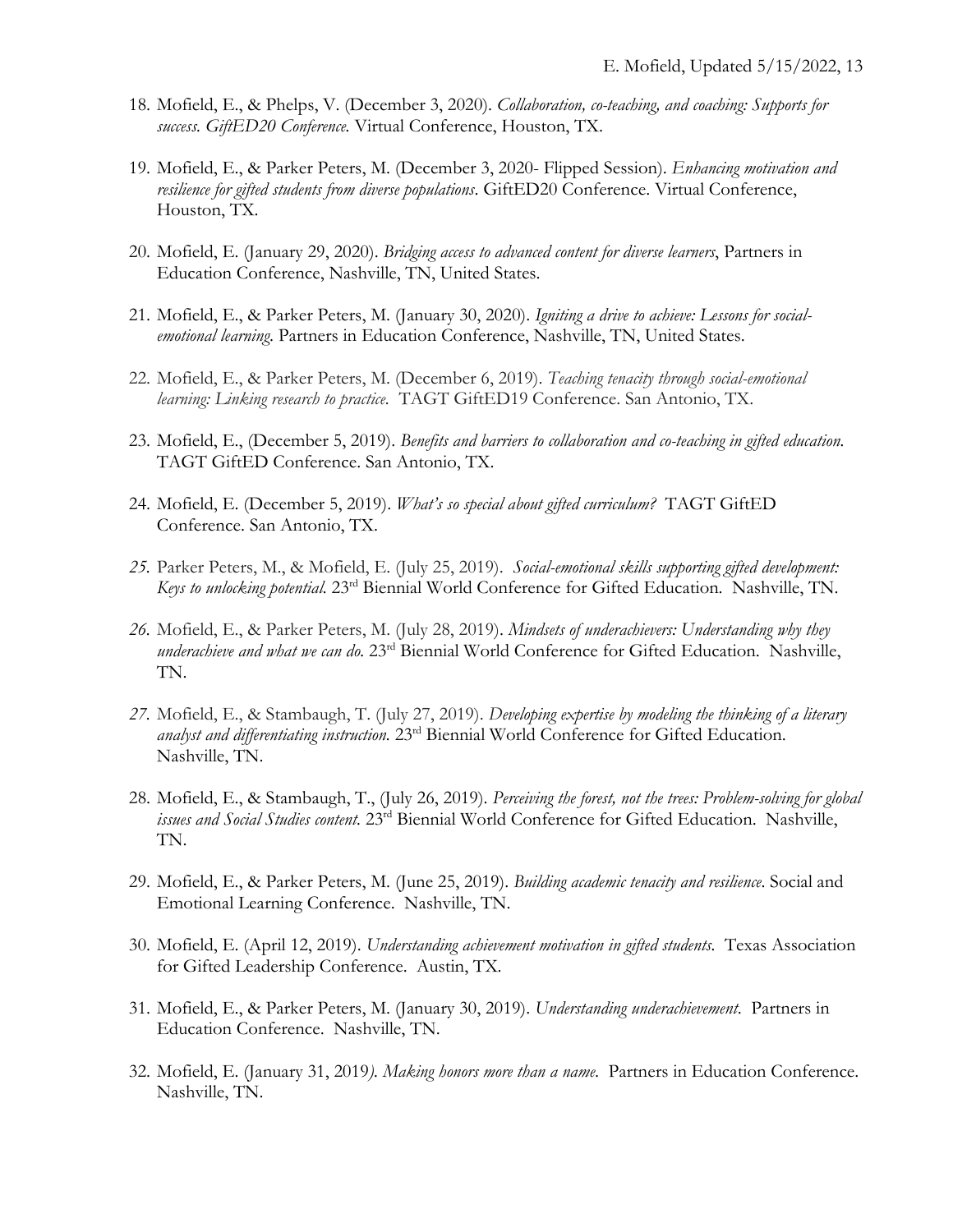- 33. Mofield, E. & Parker Peters, M. (April 6, 2019). *Resilient learners.* Global Voices Conference (Lipscomb), Nashville, Tennessee.
- 34. Morin, L., Williams, N., Hegwood, M., & Runion, J. (April 6,2019). *Panel: Identifying Gifted and ELL Learners.* Global Voices Conference (Lipscomb), Nashville, Tennessee.
- 35. Mofield, E. (November 16, 2018). *Building tenacity and resilience through social-emotional learning.* Texas Association for Gifted, GifTED18 Conference. Fort Worth, TX.
- 36. Stambaugh, T., & Mofield, E., (November 17, 2018). *Simple models that promote complex thinking across the content areas.* National Association for Gifted Children Conference. Minneapololis, MN.
- 37. Fecht, E., Stambaugh, T., Mofield, E. (November 16, 2018). *Integrating science and ELA instruction to add depth and complexity in the primary classroom.* National Association for Gifted Children Conference. Minneapolis, MN.
- 38. Mofield, E., & Parker Peters, M. (November 16, 2018). *Teaching tenacity and resilience: Lesson ideas for building psychosocial skills.* National Association for Gifted Children Conference. Minneapolis, MN.
- 39. Parker Peters, M., & Mofield, E. (November 17, 2018). *Underachievement and coping among gifted students: What we know and what we can do*. National Association for Gifted Children Conference. Minneapolis, MN.
- 40. Parker Peters, M. & Mofield, E. (October 2018). *Supporting access to achievement: How can we address underachievement?* LEAD Conference, Nashville, Tennessee.
- 41. Brown, E., Mofield, E., Briggs, C., & Williams, C. (2018). *Focusing on Practice: Real Teachers, Implementing Exemplary Curriculum Units, Resulting in Real Student Change!* Signature Series Session. National Association for Gifted Children Conference. Minneapolis, MN.
- 42. Parker Peters, M., & Mofield, E. (October 3, 2018). *Supporting access to achievement: How can we address underachievement?* LEAD Conference: Nashville, TN.
- 43. Mofield, E., & Parker Peters, M. (June 28, 2018*). Building Academic Tenacity through Social-Emotional Strength-Training.* Music City Social-Emotional Learning Conference. Nashville, TN.
- *44.* Mofield, E., & Stambaugh, T. (February 6, 2018). *Differentiation for Gifted Learners: Simple Models that Lead to Complex Thinking. Partners in Education Conference.* Nashville, TN.
- 45. Mofield, E., & Kirk, A. (February 8, 2018). *Collaborating: A Win-Win for gifted learners*. Partners in Education Conference, Nashville, TN.
- 46. Mofield, E., & Parker Peters, M. (November 10, 2017). *Cultivating psychosocial skills to illuminate paths to high achievement.* National Association for Gifted Children Conference: Charlotte, NC.
- 47. Mofield, E., & Parker Peters, M. (November 11, 2017). *Underachievement, perfectionism, and mindset. Shining new insight for intervention.* National Association for Gifted Children Conference: Charlotte, NC.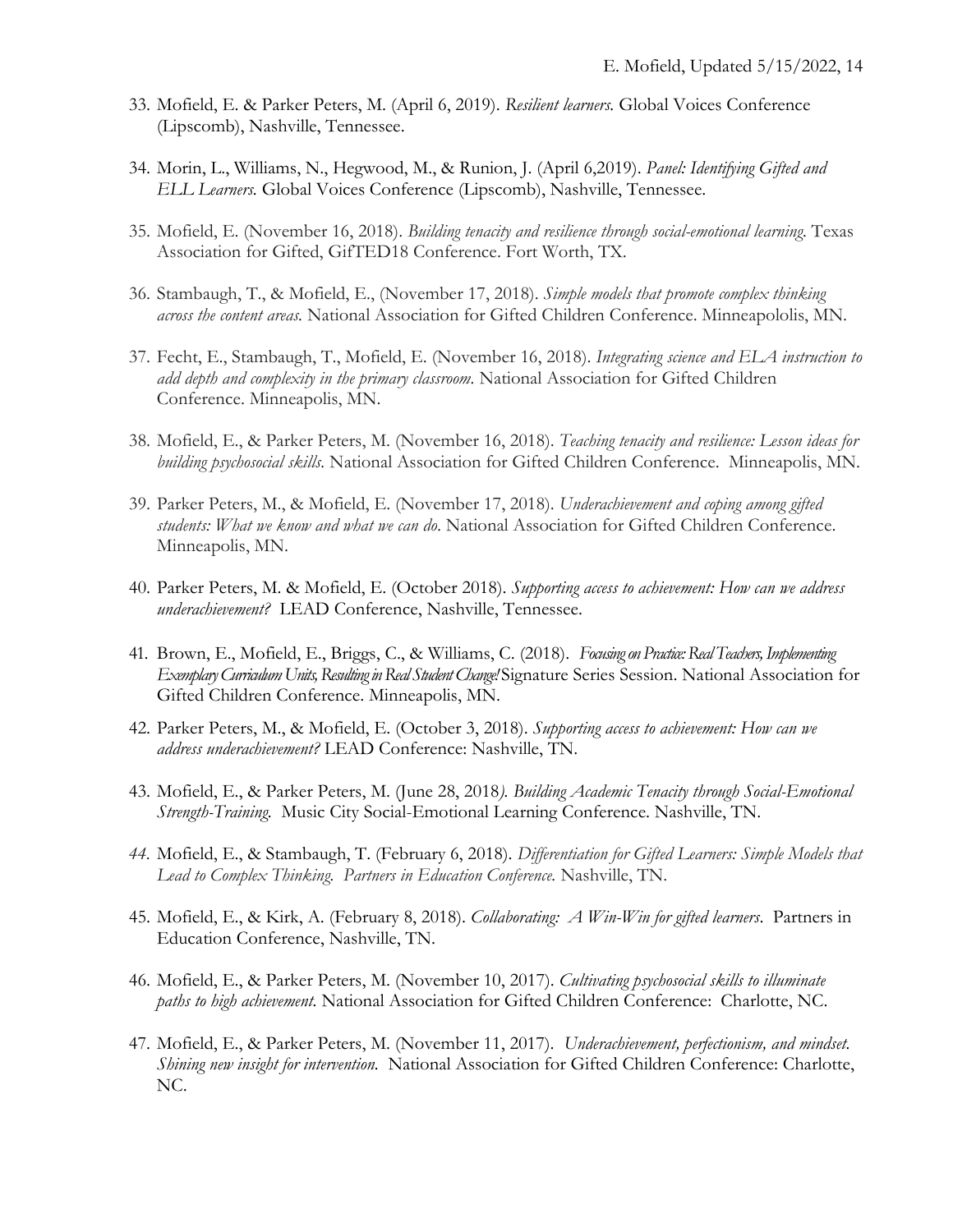- 48. Parker Peters, M., & Mofield, E. (November 11, 2017). *Shining light onto vulnerabilities: A comparison study on implicit beliefs of intelligence and perfectionism.* National Association for Gifted Children Conference: Charlotte, NC.
- 49. Stambaugh, T., & Mofield E. (November 12, 2017*). Simple models that lead to complex thinking in science, social studies, and language arts.* National Association for Gifted Children Conference: Charlotte, NC.
- 50. Mofield, E., & Parker Peters, M. (October 28, 2017). *Teaching tenacity and a drive for excellence: Cultivating psychosocial skills to illuminate paths to high achievement*. Tennessee Association for Gifted Conference. Nashville, TN.
- 51. Stambaugh, T., & Mofield, E. (November 4, 2016). *Beyond plot and theme: ELA curriculum that supports literary analysis and critical thinking for gifted learners*. National Association for Gifted Children Conference: Orlando, FL.
- 52. Mofield, E., & Stambaugh, T. (November 4, 2016*). Beyond facts: Diving deeper in social studies instruction.* National Association for Gifted Children Conference: Orlando, FL.
- 53. Mofield, E., & Parker Peters, M. (November 4, 2016). *Mindsets matter: Motivating positive achievement strivings in gifted children.* National Association for Gifted Children Conference: Orlando, FL.
- 54. Parker Peters, M. & Mofield, E., (November 5, 2016). *Mindset misconceptions*. Round-table discussion. National Association for Gifted Children Conference: Orlando, FL.
- 55. Mofield, E., & Stambaugh, T. (October 24, 2016). *Advancing advanced learners*. LEAD Conference. Nashville, TN.
- 56. Mofield, E. (September 23, 2016). *Mindsets matter in talent development*. Alabama Association for Gifted Children. Birmingham, AL.
- 57. Mofield, E. (September 22, 2016). *Models for Advanced ELA Instruction.* Alabama Association for Gifted Children. Birmingham, AL.
- 58. Parker Peters, M. & Mofield, E. (February 9, 2016). *Changing mindset with challenge*. Partners in Education Conference, Nashville, TN.
- 59. Parker Peters, M. & Mofield, E. (November 14, 2015). *Perfectionism and coping in gifted adolescents-Today's high educational climate*. National Association for Gifted Children: Phoenix, AZ.
- 60. Mofield, E. & Stambaugh, T. (November 14, 2015). *Engaging gifted students in the pairing of visual and literary arts.* National Association for Gifted Children: Phoenix, AZ.
- 61. Parker Peters, M. & Mofield, E. (November 14, 2015).*The relationship between overexcitabilities and perfectionism in gifted students.* National Association for Gifted Children: Phoenix, AZ.
- 62. Mofield, E. & Stambaugh, T. (October 26, 2015*). Dare to differentiate: Meeting the needs of advanced learners in English Language Arts.* LEAD Conference: Nashville, TN.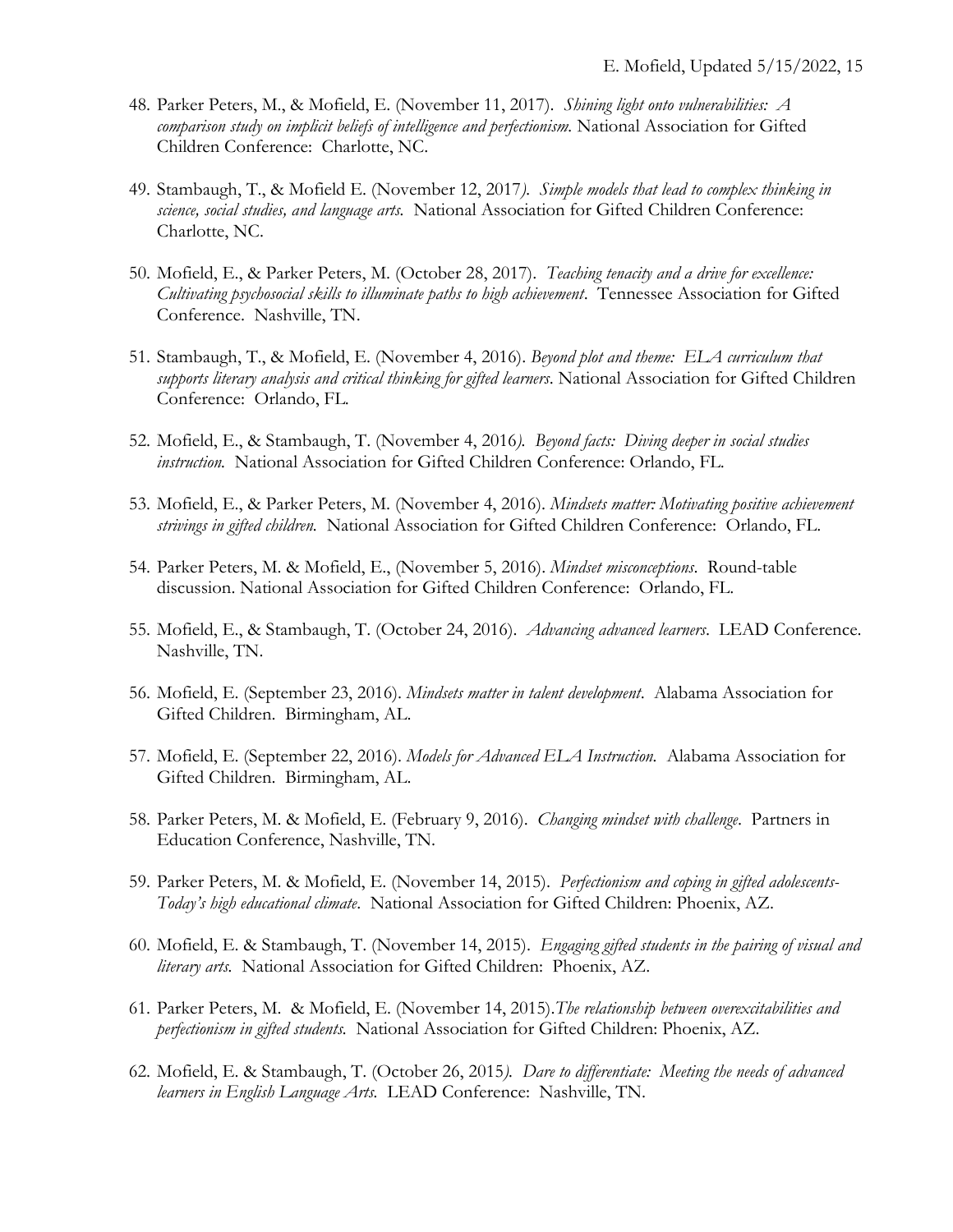- 63. Parker Peters, M. & Mofield, E. (October 27, 2015). *Changing mindset with challenge: Promoting achievement among high-potential students*. LEAD Conference: Nashville, TN.
- 64. Stambaugh T. & Mofield, E. (October 27, 2015). *What district leaders need to know about serving intellectually gifted learners.* LEAD Conference: Nashville, TN.
- 65. Mofield, E. & Parker Peters, M. (October 22, 2015). *Changing mindset with challenge.* Tennessee Association for the Gifted: Memphis, TN.
- 66. Mofield, E. (October 23, 2015). *Look again, there's more than meets the eye.* Tennessee Association for the Gifted: Memphis, TN.
- 67. Mofield, E. (October 2014). *Adding depth and complexity to ELA Common Core State Standards.* Tennessee Association for the Gifted: Nashville, TN.
- *68.* Mofield, E. (October 2012). *Future Problem Solving: Aligning lessons to Common Core State Standards*. Tennessee Association for the Gifted: Nashville, TN.
- 69. Mofield, E. (September 23, 2011). *Using art and music analyses with concept-themed curricula.*  Tennessee Association for the Gifted: Memphis, TN.
- 70. Mofield, E. (October 25, 2010). *Helping gifted kids cope with high expectations*. Tennessee Association for the Gifted:Nashville, TN.
- 71. Mofield, E. (October 25, 2010). *Using Socratic seminars to enhance critical thinking*. Tennessee Association for the Gifted: Nashville, TN.
- 72. Mofield, E. (September 25, 2009*). Understanding the relationship between overexcitabilities, perfectionism, and underachievement in gifted adolescents.* Tennessee Association for the Gifted: Memphis, TN.
- 73. Mofield, E. (April 4, 2009). *Addressing emotional needs of gifted and talented.* A poster presentation at CEC Annual Convention: Seattle, WA.
- 74. Mofield, E. (September 18, 2008). *Using affective curriculum to help gifted students cope with perfectionism and expectations.* Tennessee Association for the Gifted: Chattanooga, TN.
- 75. Mofield, E. (April 4, 2008). *The effects of an affective curriculum on perfectionism and coping among gifted adolescents.* A research study presented at CEC Annual Convention, DDEL Research Showcase: Boston, MA.

#### **Teacher Trainings and Workshops**

2022

- Hardeman County, Tennessee
	- o Social Emotional Learning through a Whole-Child Perspective
	- o Rigor for All: Strategies to Stretch Student Thinking
- Franklin Special School District, Tennessee
	- o Underachievement, Perfectionism, and the In-Between
	- o Critical and Creative Thinking Strategies for the Classroom
- Grand Prairie, ISD, Texas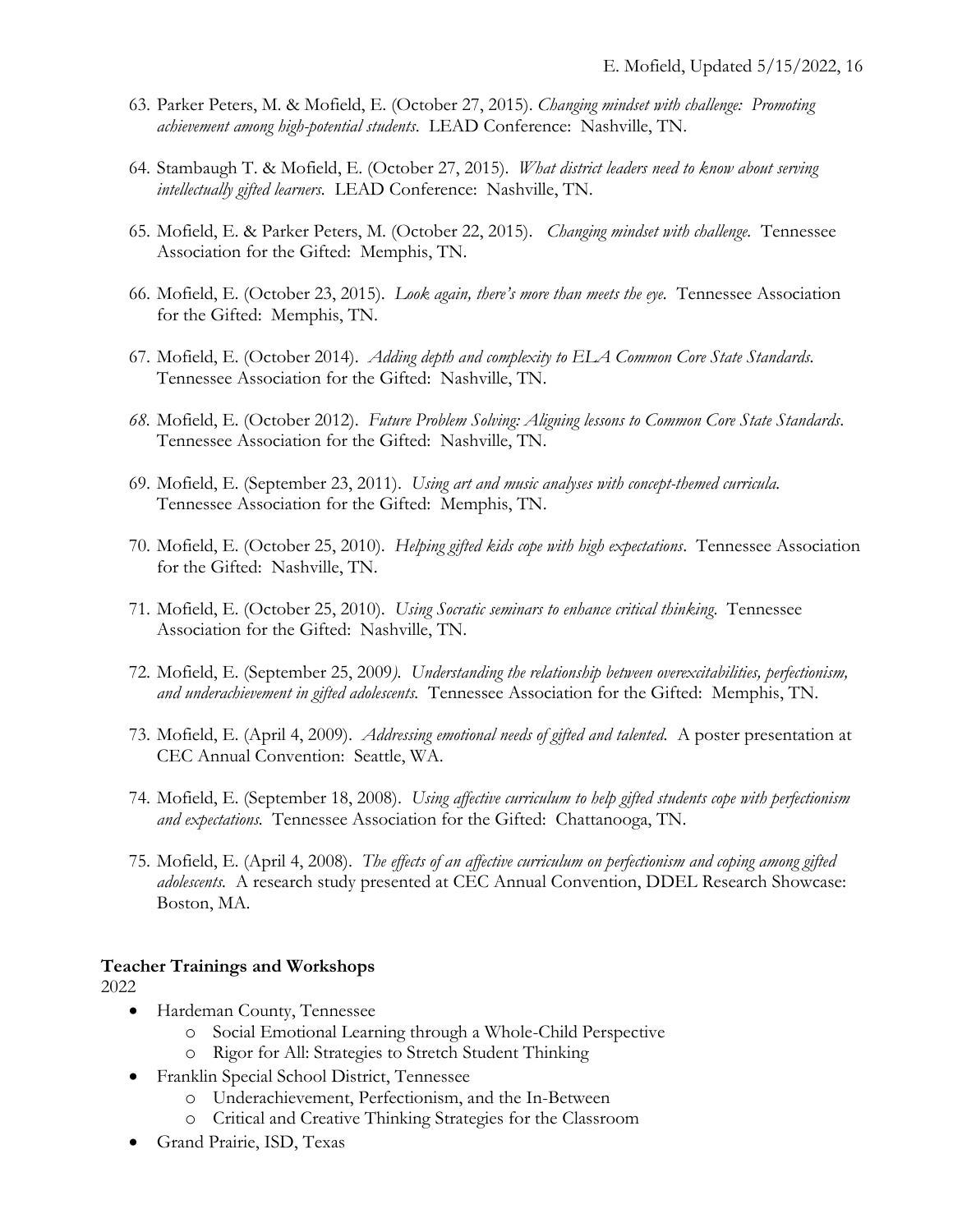- o Coaching and Collaboration in Gifted Education
- Round Rock, ISD, Texas
	- o Collaborating with Regular Education Teachers
	- o Strategies for Differentiation
	- Murfreesboro City Schools, Tennessee
		- o Differentiation for Gifted/Advanced Learners
- Rutherford County Schools, Tennessee
	- o Coaching and Collaboration in Gifted Education
- Zionsville, Indiana
	- o Differentiation with Depth, Abstractness, and Complexity (3 sessions)

2021

- Wilson County Schools, Tennessee
	- o Strategies that Stretch Student Thinking
	- o Writing Strategies for Craft and Structure
- Grand Prairie ISD, Texas
	- o Building Resilience and Motivation for Students
	- o Vertical Differentiation: Strategies that Stretch Student Thinking
	- o Coaching in Gifted Education
	- o Collaborative Teaching Practices
	- o Coaching Follow-Up Consultation
- Robertson County Schools, Tennessee
	- o Elementary- Strategies for Teaching Gifted Learners
	- o Secondary- Strategies for Teaching Gifted Learners
- Franklin Special School District, Tennessee
	- o Planning Instruction for Advanced Learners
	- o Instructional Strategies for Gifted/Advanced Learners
	- o Planning Instruction for Honors Courses
- 2020
	- Williamson County Schools, Tennessee
		- o Collaborative Teaching Practices (GT and Regular Education)
		- o Best Practices in Curriculum for Gifted
	- Northwest ISD, Fort Worth, Texas
		- o Differentiation for Gifted
	- Middle Tennessee Christian Schools, Murfreesboro, Tennessee o Differentiating for Gifted and Advanced Learners
		- Christian Community Schools, White House, Tennessee
			- o Promoting Cognitive Rigor for All Students

2019

- Wilson County Schools, Tennessee
	- o Mt. Juliet Middle School: Increasing Rigor to Challenge All Learners
	- o Wilson County Middle School Teachers- Increasing Rigor and Engagement
	- o Wilson County Honors Teachers: Making Honors More than a Name
	- o Mt. Juliet Elementary: High-level thinking/Social-emotional learning
- Jonathan Edwards Classical Academy, Nashville, Tennessee
	- o Consultation on Achievement Motivation/Social-Emotional Learning
- Ysleta ISD, El Paso, Texas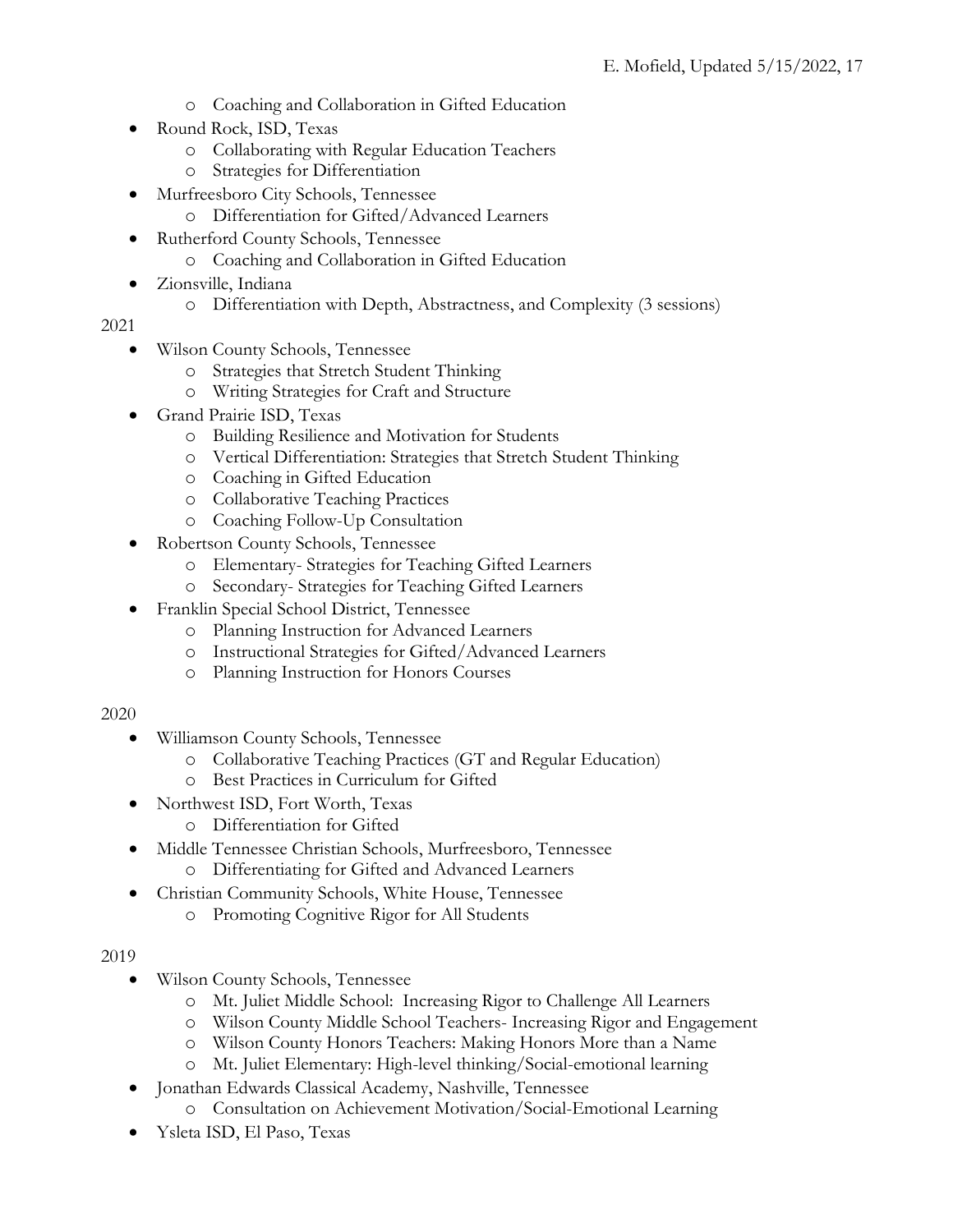o Social-Emotional Learning

### 2018

- South Carolina
	- o Columbia- SC Gifted Coordinators
	- o Charleston/Berkshire- SC District Teachers
- Fairfax County School District, Fairfax, Virginia
	- o Adding Depth and Complexity to Advanced ELA
- Robertson County Schools, Springfield, Tennessee
	- o Bumping it Up a Notch for Gifted/Advanced Learners (Elem and Secondary)
	- o Teaching Advanced/Honors
- Sumner County Schools, Gallatin, Tennessee
	- o Union Elementary- Change with Challenge: Addressing Advanced Learners
	- Meroll Hyde Magnet- Advanced Concept-based Instructional Planning

# 2017

- Charlotte-Mecklenburg Schools, Charlotte, North Carolina
	- o Adding Depth and Complexity to Advanced ELA Instruction (with Tamra Stambaugh)
- Grace Christian Academy, Franklin, Tennessee
	- o Bumping it Up a Notch for Advanced Learners
- Metro Nashville Schools- Encore Teachers, Nashville, Tennessee
	- o Meeting the Social-Emotional Needs of Gifted (for Teachers and Parents) (with Megan Parker Peters)
- Alabaster School District, Alabaster, Alabama
	- o Beyond Plot and Theme: Advanced ELA Instruction
- Fairfax County School District, Fairfax, Virginia
	- o Differentiated ELA Curriculum for Advanced Learners
- Franklin Special School District, Franklin, Tennessee
	- o Adding Depth and Complexity to ELA Instruction
- Wilson County School District, Mt. Juliet, Tennessee o Next Steps: Advancing Advanced Learners
- Rutland Elementary School, Wilson County; Mt Juliet, Tennessee
	- o Differentiation Made Simple for Advanced Learners (with Tamra Stambaugh)
- Davidson Academy, Nashville, Tennessee
	- o Instruction for Advanced Learners

## 2016

- Wilson County Schools, Lebanon, Tennessee
	- o Differentiated ELA Curriculum for Advanced Learners
- Lebanon City Schools, Lebanon, Tennessee
	- o Differentiation for Advanced Learners
- Paris School District, Paris, Tennessee- Best Practices in Gifted Education
	- o Meeting the Needs of Advanced Learners in Elementary School
	- o Meeting the Needs of Advanced Learners in Middle School
- Woodford County Schools, Woodford, Kentucky
	- o Meeting the Needs of Gifted and High-Achieving Students
	- o Developing Critical Thinking Skills
- Trenton Independent School District, Trenton, Tennessee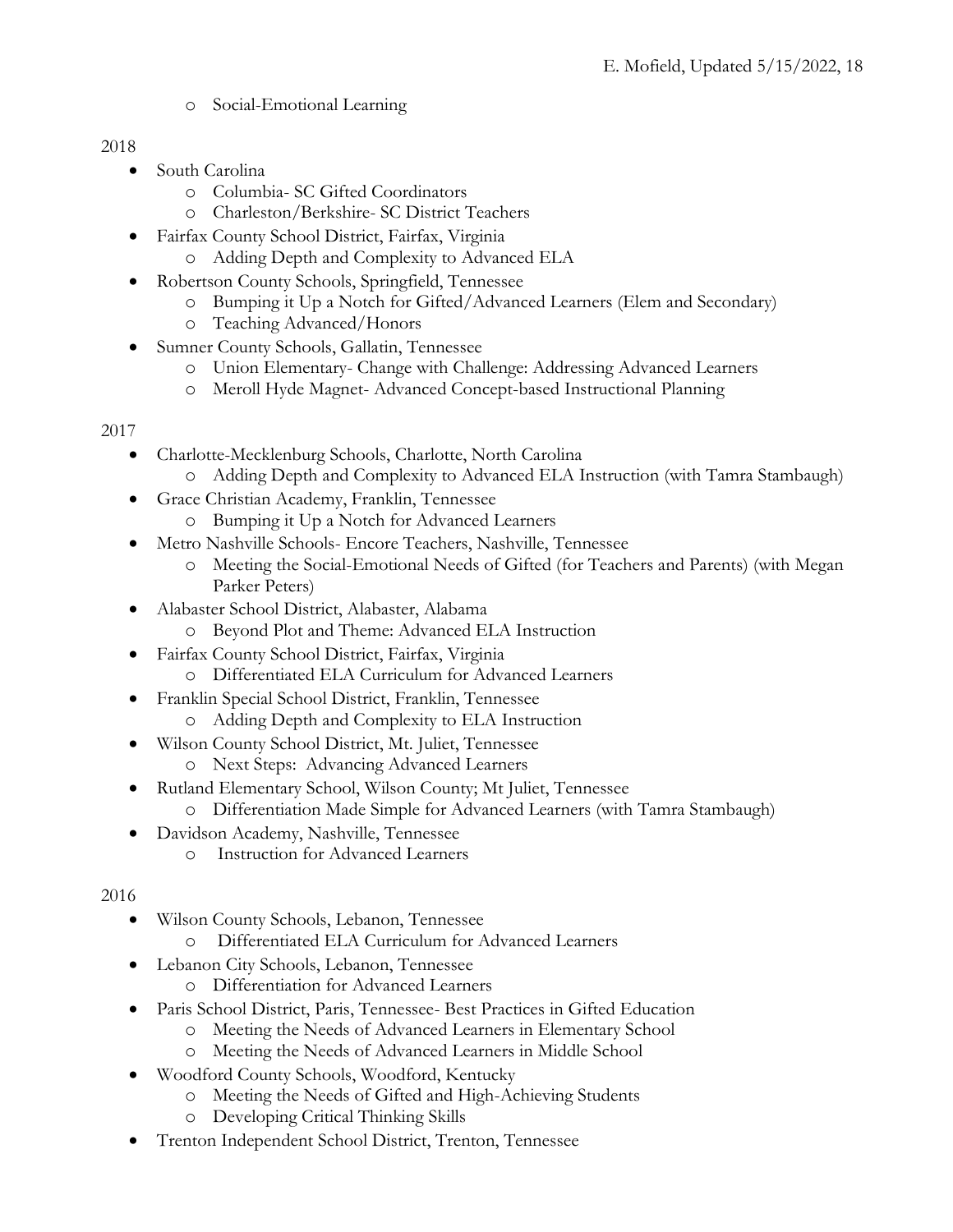- o Bumping it Up a Notch for Advanced Learners (Elementary)
- o Bumping it Up a Notch for Advanced Learners (Middle)

### 2015

- Robertson County Schools, Springfield, Tennessee
	- o Differentiating Instruction for Gifted Learners
- IT Creswell Magnet, Metro Nashville Public Schools
	- o Applying Scaffolded Support for Higher level Thinking

### 2014

- Robertson County Schools, Springfield, Tennessee
	- o Higher-level thinking models applied to curriculum for the gifted
	- o Features of effective differentiation for the gifted
- New Albany School District, Ohio
	- o Differentiated ELA Curriculum for Gifted Learners

### **Invited Webinars and Online Services**

Parker Peters, M., & Mofield, E. (April 25, 2021*). Who Are Gifted Students and How Do We Serve Them?* (Webinar). Ayers Institute. Lipscomb University.

- Mofield, E., & Phelps, V. (October 15, 2020*.) Collaboration, Coteaching, and Coaching in Gifted Education*. TAGT (online book talk). Texas Association for Gifted and Talented.
- Mofield, E., & Phelps, V. (September 15, 2020). *Collaboration, Coteaching, and coaching in gifted education in school and online/blended learning* (Webinar). Prufrock Press.
- Mofield, E., & Parker Peters, M. (January 30, 2020). *Teaching Tenacity and Other Social-Emotional Skills* (Webinar). Prufrock Press.
- Parker Peters, M., & Mofield, E. (November 8, 2016). *Perfectionism and giftedness: What we know and what we can do.* SENGinar for Supporting Emotional Needs of Gifted.

### **Nominations for Awards**

- Nominated for Texas Association for Gifted Legacy Award for Outstanding Curriculum Materials Resource, 2019: *Encounters with Archetypes- Advanced ELA Unit* (Stambaugh, Mofield, Fetch, and Knauss)
- Nominated for Texas Association for Gifted Legacy Award for Outstanding Curriculum Materials Resource, 2016: *I, Me, You, We: Individuality vs. Conformity- Advanced ELA Unit (*Mofield & Stambaugh)

### **Grants**

• Summer Grant from Lipscomb University: Collaboration and Coaching in Gifted and Advanced Academics Programs

### **Advisory/Service**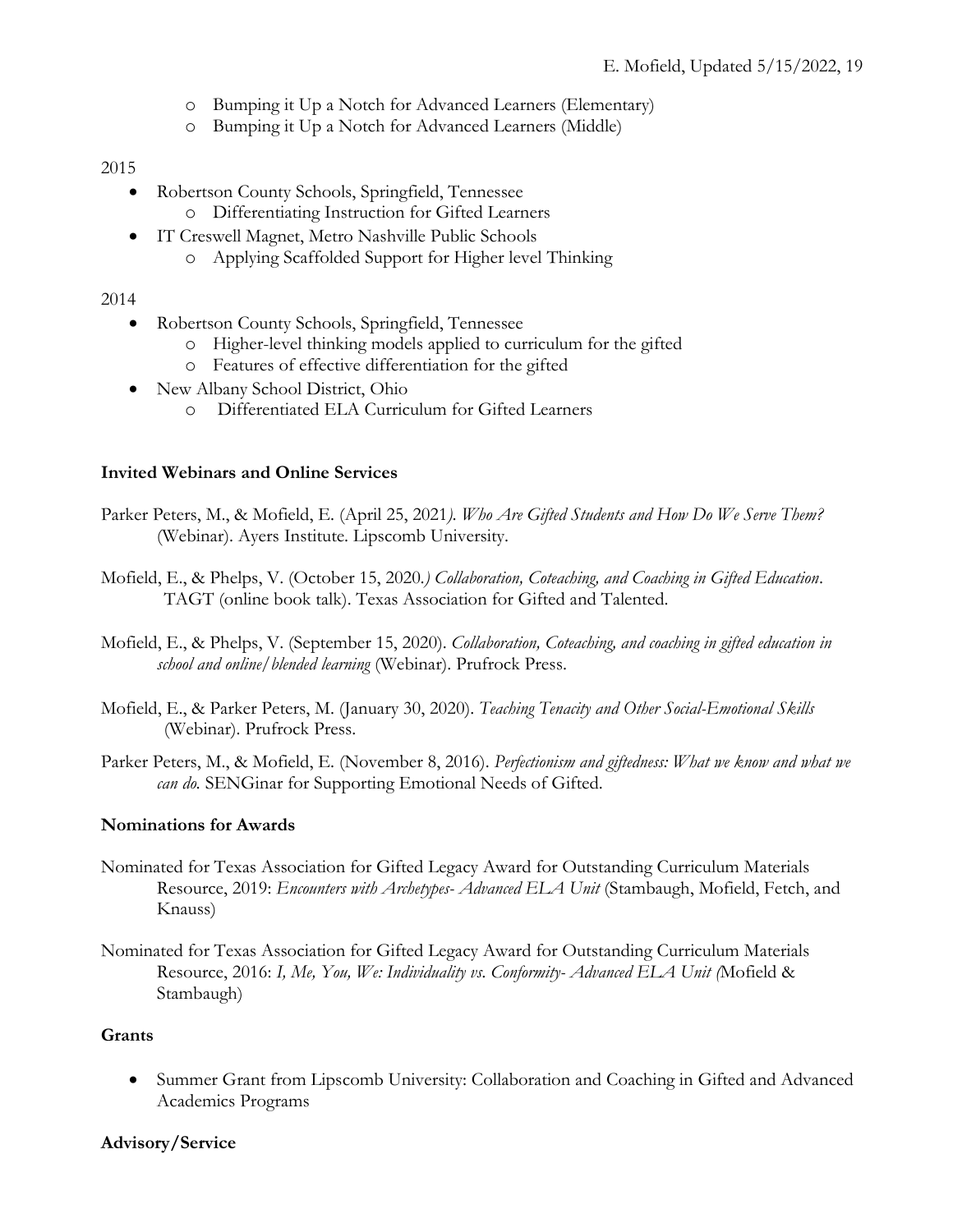- Javits- University of Connecticut: Project BUMP-UP Advisory Committee (2020-present)
- TEMPO- Editorial Review Board (2020-present)
- Guest Reviewer: *Roeper Review, Gifted Child Today, Individual Learning Differences, Educational Psychology,* and others
- NAGC Conference Proposal Reviewer (2016-present)
- MNPS-ELL/Gifted Task Force (2018-present)
- TN Promise Mentor (Tennessee Achieves) 2022
- NAGC Advisory Committee-Ad hoc Committee for Resources

### **Memberships**

- National Association for Gifted Children
- Tennessee Association of the Gifted
- Association for Supervision and Curriculum Development
- Middle Tennessee Vice President, TAG- 2010-2011

## **Leadership**

- Program Committee-National Association for Gifted Children (2020-present)
- Program Chair- National Association for Gifted Children- Curriculum Studies Network (2020 present)
- Chair of National Association for Gifted Children- Curriculum Studies Network (2018-2020)
- Chair-Elect of National Association for Gifted Children-Curriculum Studies Network (2016- 2018)

## **University Service**

- Committee Member- IRB
- Strategic Vision for Lipscomb University- Ad hoc committee (invitation by Dr. McQueen)
- Scholar Symposium Judge (2019, 2021)
- Scholar Symposium Sponsor (2019)

### **Professional Learning**

• Participant in Catalyst Coaching Training Series (2021-2022)- Center of Teaching and Learning

### **Doctoral Research Committees**

### **Dissertation Teams 2021- Lead Advisor**

- Samantha Cocks, Alyssa Holder, Brittany Patton (in progress of data collection)
- Raven Pharr, Jennifer Keighton (in progress of data collection)
- Ann Miller, Chelsea Lee, Kathy Vinson (in progress of data collection)

### **Dissertation Teams 2020-2021- Lead Advisor**

• Carly Owens, Bethany Jenkins, Phil Masters- *Educators' Perception of and Motivation for Professional Development*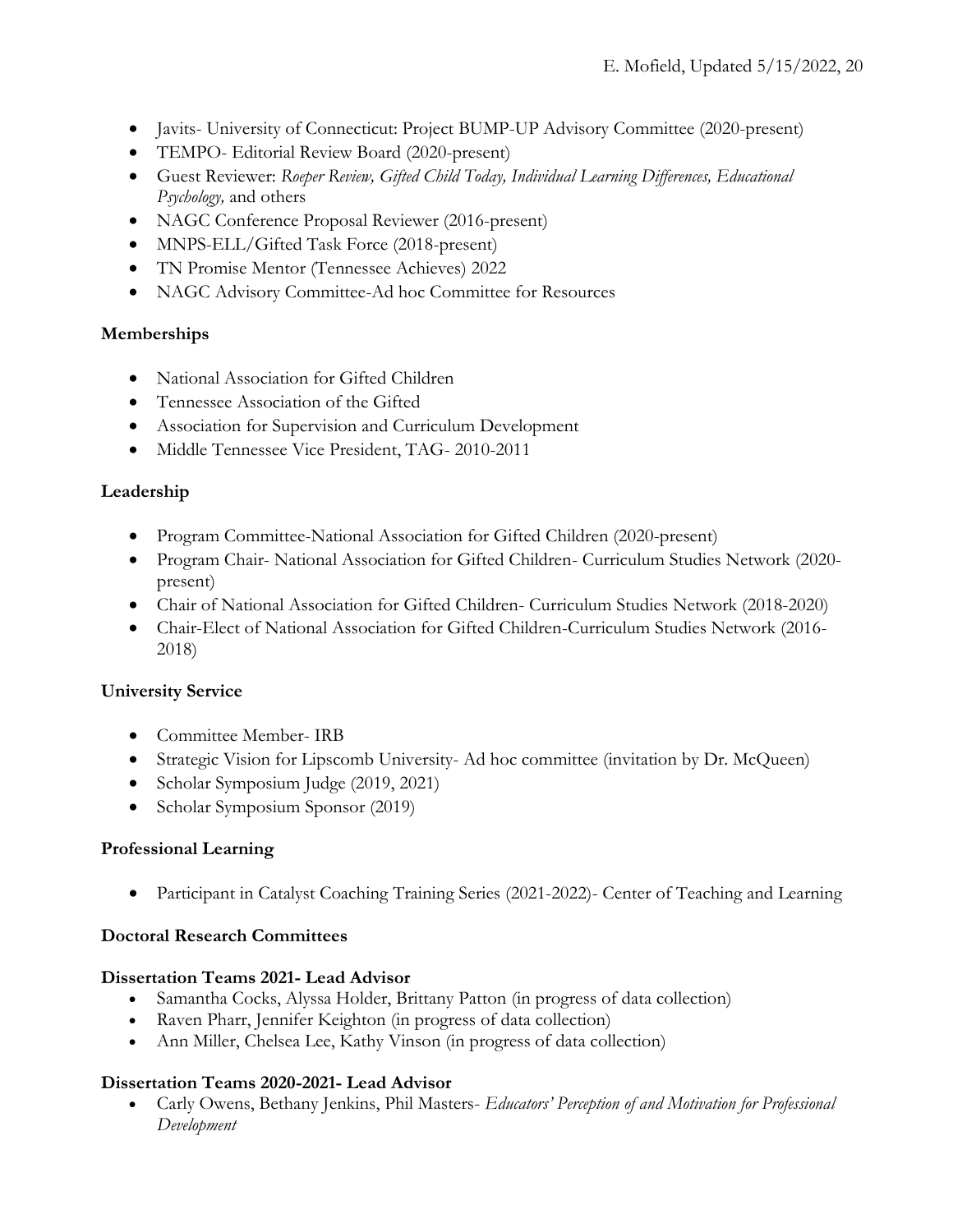• Eric Bowman, Ashley Pratt, Brandon Hamilton- *A Mixed-Methods Study on the Perceived Quality and Impact of Professional Development on Urban School District Educators*

# **Dissertation Teams 2019-2020 Lead Advisor**

- Alesha Harmon, Sheryl Rae Reed, Yvette Mallory-*The Impact of ACT Preparation Programs on Student ACT Performance*
- Prentice Ashford, Alex Atkinson- Reverse Transfer: *A Mixed-Methods Study Examining the Graduation Rates of Reverse Transfer Students and Their Motivations and Perceptions of the Process*
- Olivia Amos, Brian Ellis, George Johnson- *The Relationship between STAR Reading, Retired ACT, and Real ACT Assessments: An Analysis of Student Literacy Performance and Teacher Perceptions*

# **Dissertation Teams 2018-2019 Lead Advisor**

- Maggie Lund, Jill Green, Autumn Hillis- *The Impact of Restorative Justice Practices on Student Achievement, Attendance, and Discipline*
- Barbara King, Jessica Novak, Deana Secrest- *An In-Depth Investigation of Teacher Attrition in Metro Nashville Public Schools*

# **2021-2022- Dissertation Quantitative Advisor (Fa20A)**

- Daniel Spencer, Jennifer Ledbetter, Jeff Bixeman
- Chantel

# **2020-2021-Dissertation Quantitative Advisor (Fa18C)**

- Julia Osteen and Emily Smith
- David Pahlman
- Ann Crockett Hale, Charlene Russell, Bethany Farrier
- Kimika Thorpe

## **2019-2020-Dissertation Quantitative Advisor (Fa17C)**

- Layne Dillard, Kellie Tanner, Amanda Cole
- Lindsay Halford, Amelia Owen, Stacy Ott
- Britt Safstrom

## **2021-2022 - Dissertation Quantitative Advisor (Fa19C)**

- Scott Langford, Christy Wall, Mel Sawyers
- Mitch Flood, John Mann, Amber Roberts
- Kyle Craighead, Jason Bennett, Lynne Hall

## **2021-2022 - Dissertation Committee Member (Fa19C)**

- Sharlene Ames, Chad Murphy
- Susan Breitling, Meghan Perdue, Rachel Phillips
- Tommy Oglesby, Stephen Walker, David Woods

# **2020-2021 -Dissertation Quantitative Advisor (Fa20A)**

- Taylor Dugger, Bryan Gaskins, Jerimy Smith
- Kyle Dickerson, Anthony Simpson, Jennifer Thompson
- Iris Caro, Ronda Hammond, Pamela Harrison
- Allison Koch, Denika Rucker, Amy Spears-Boyd

## **2019-2010 - Dissertation Quantitative Advisor (Fa19A)**

• Katelyn Hadder, Ann Pack, Lauren Williams